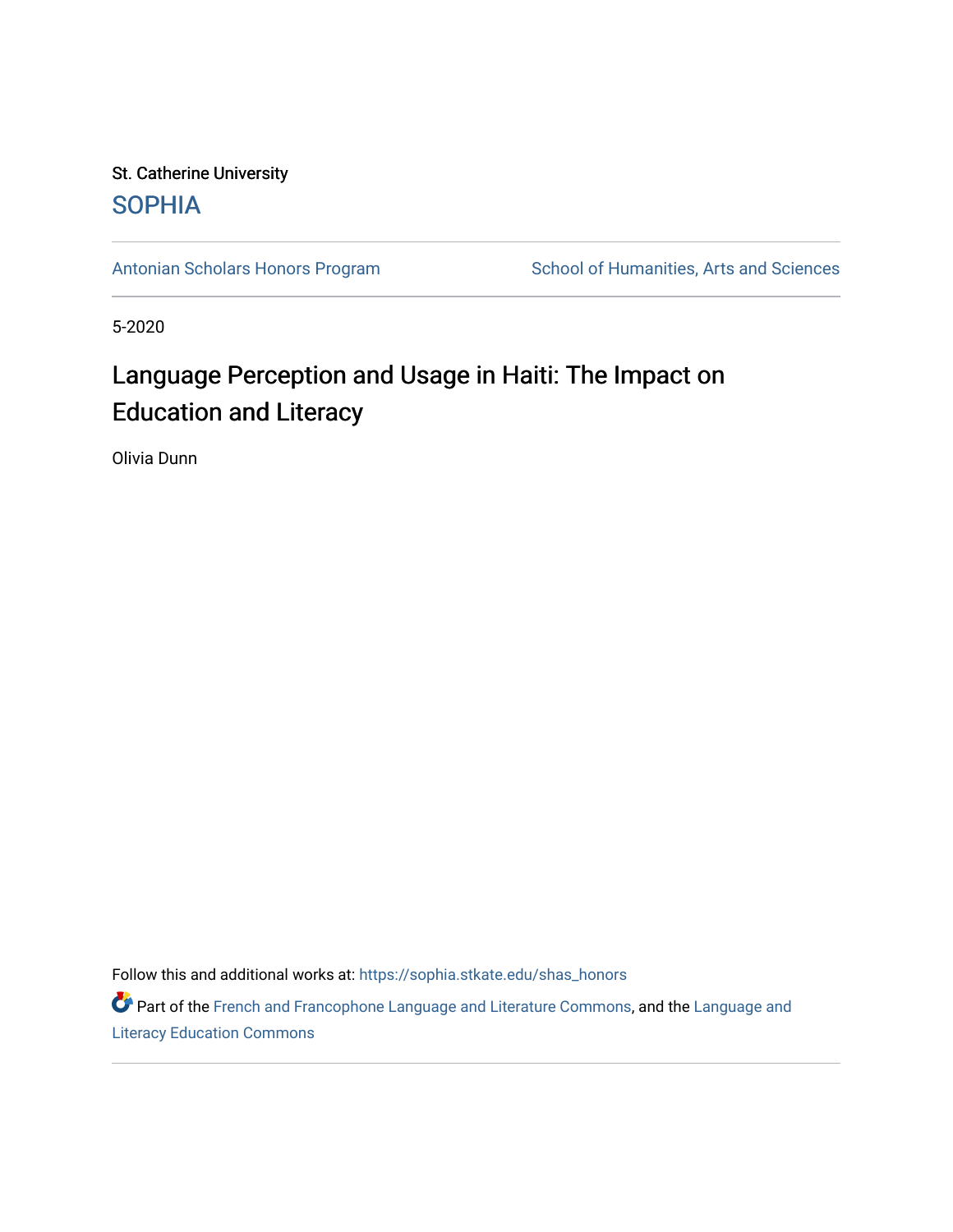St. Catherine University

Language Perception and Usage in Haiti:

The Impact on Education and Literacy

Olivia Dunn HNRS 4970 1 May 2020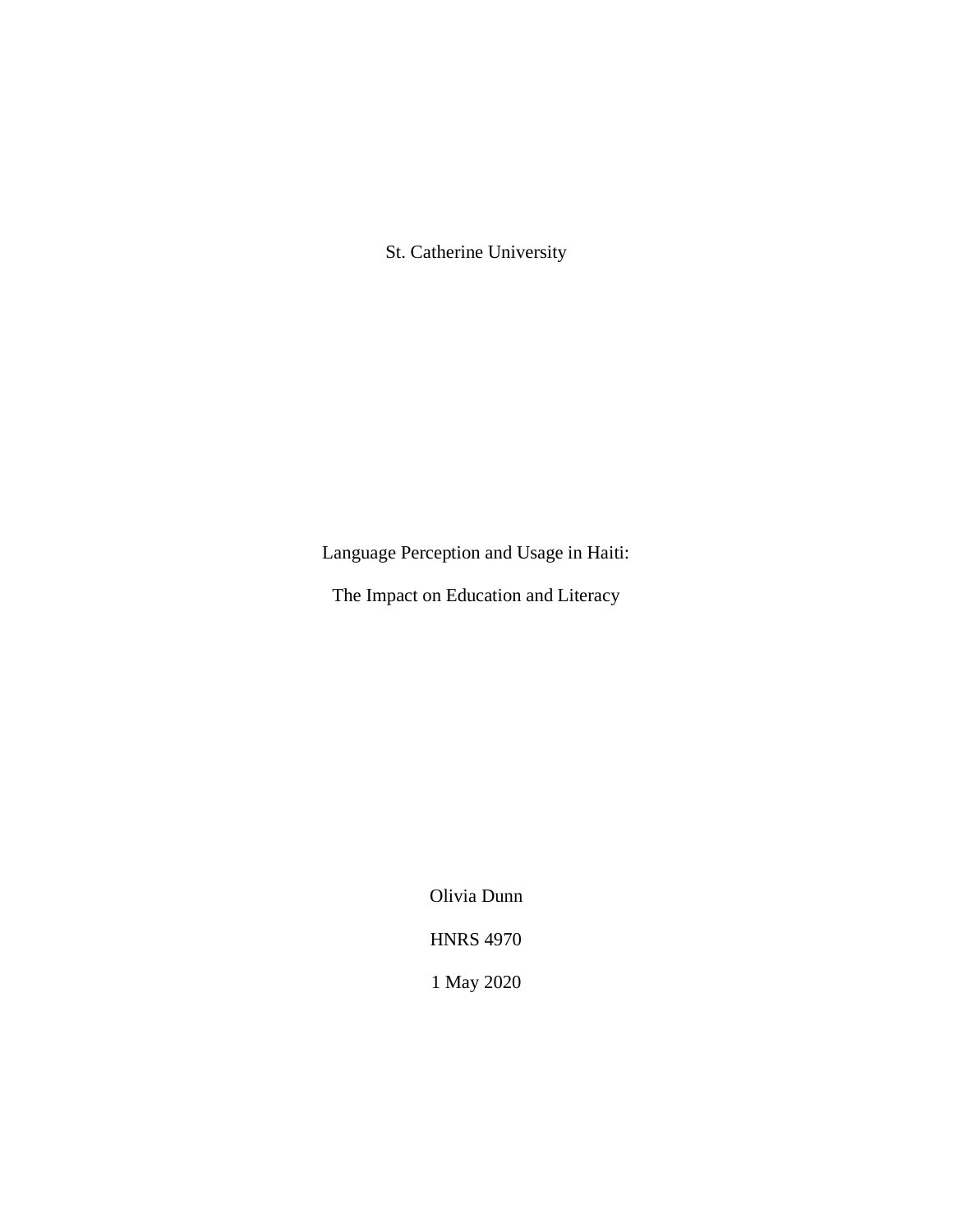## **Abstract**

Although the majority of Haitians are monolingual in Haitian Creole, French has remained the dominant language on the island. Historically, French also has been the privileged language in education, which does not match up with most Haitians' linguistic reality. In this paper, I analyze education reform in Haiti by first developing a framework for understanding linguistic human rights and the relationship between language and power. This section draws upon the theories of Skutnabb-Kangas, Phillipson, and Bourdieu. I then look at how the development of creole languages impacts how they are perceived. Lastly, I examine three previous education reform projects in Haiti (education during the US Occupation, the Haitian Pilot Project, and the Bernard Education Reform) with respect to linguistic human rights. Ultimately, I conclude that while Haiti has made progress toward recognizing the linguistic human rights of its citizens, including the right to education in one's first language, reform efforts have been hindered by inconsistency and political instability.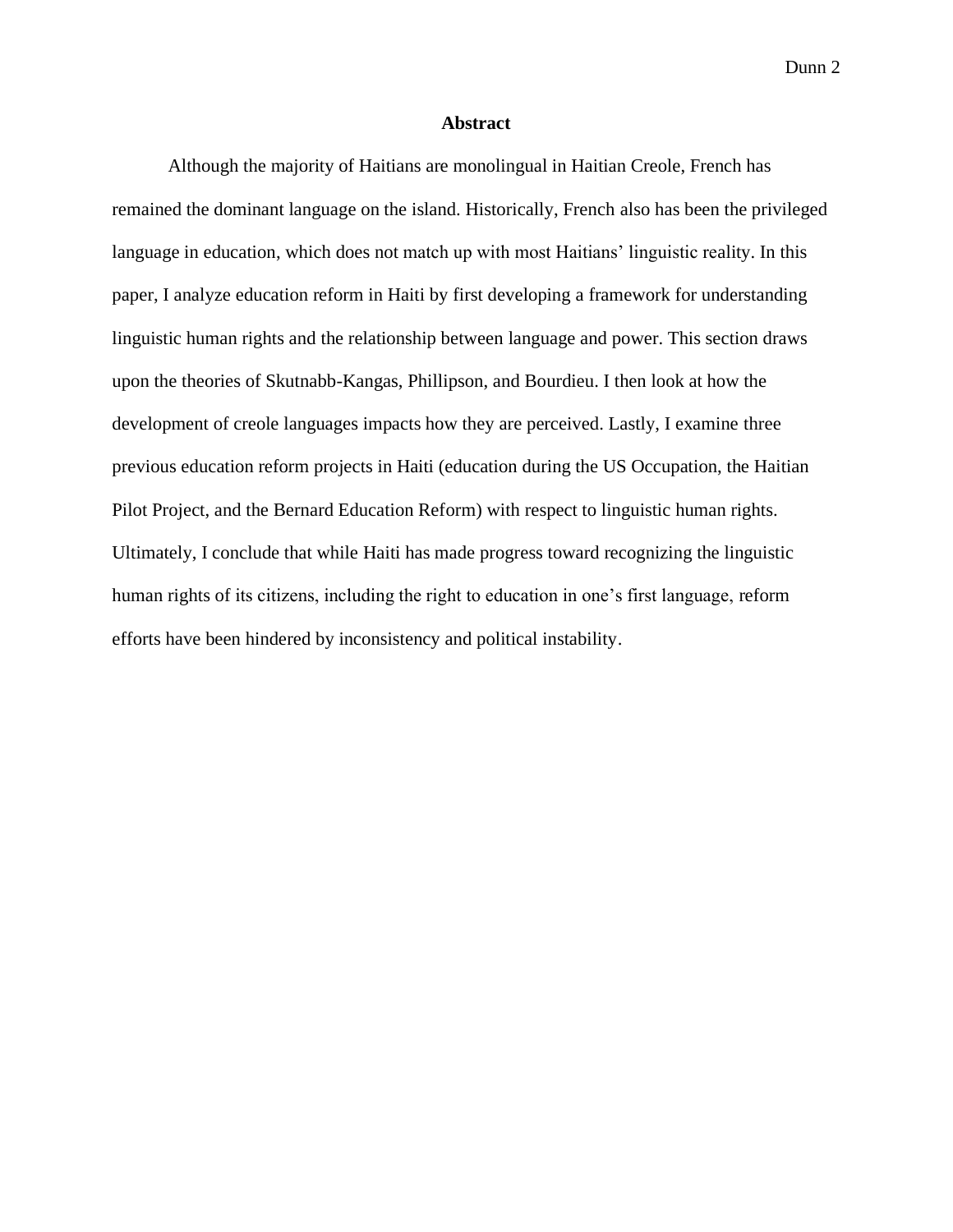## **Introduction**

The education system plays a vital role in deciding what language(s) are worthy of being formally transmitted to students. In post-colonial and multilingual contexts, these systems can reveal tensions between the dominant language and the right to basic education in one's first language. Haiti is one such country that has struggled with what language in which to educate students. Negative attitudes toward Haitian Creole, vast power disparities between French and Creole speakers, and low rates of literacy in both languages are a common reality for the Haitian people. Additionally, limited educational funding and infrastructure has made long-term education reform in the country difficult. These factors contribute to a lack of available language education, particularly in Creole, which is in direct violation of Haitians' linguistic human rights. My analysis sets out to explore the relationship between language and power, examine how language development impacts perception, and look at past reform efforts in relationship to linguistic human rights. Throughout this paper, I will be focusing particular attention on the ways in which the Haitian education system might protect the rights of Creole speakers while also opening markets currently dominated by the French-speaking minority.

## **Linguistic Human Rights**

Linguistic human rights (LHRs) are based upon the idea that everyone, no matter where they live, has the right to use and identify with their first language. These rights should be recognized and respected whether one speaks a minority or a majority language. Currently, only speakers of the world's official languages, or languages that hold power within a country's government, enjoy all linguistic human rights (Phillipson et al. 2). As the result of limitations to their linguistic rights, linguistic minorities are at risk of having their other human rights restricted or violated. Some concerns include limited access to education in their first language, unequal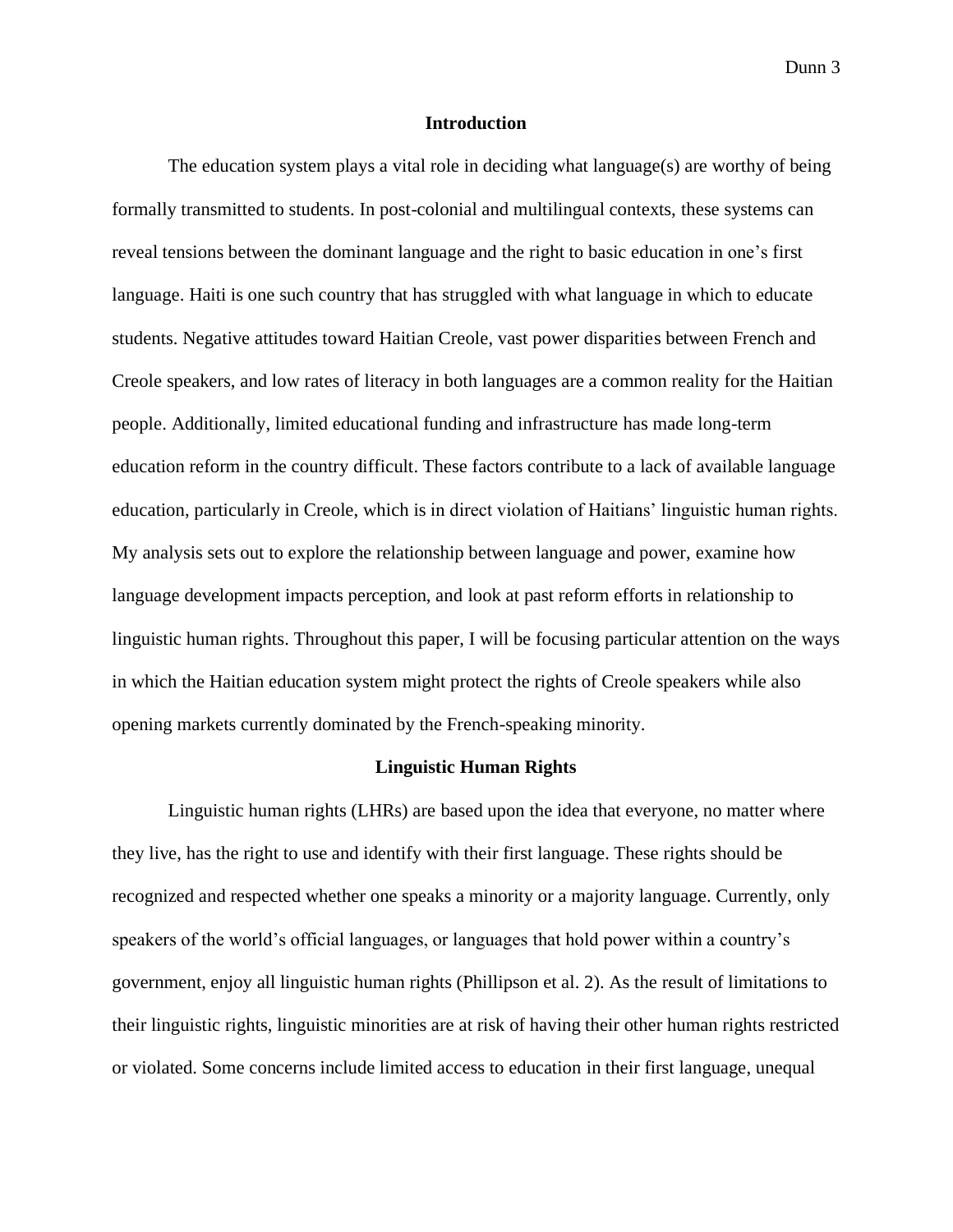political representation, and biased legal proceedings (2). Additionally, linguistic minorities are limited in their ability to form and maintain social identities in their first language, which can negatively impact relationships within families and speech communities.

Negative attitudes toward linguistic minorities are largely based on two myths: that monolingualism is desirable for economic growth, and that monolingualism is important for a state's national integrity **(**Phillipson et al. 4-6). The first myth is based on the perceived relationship between monolingual Western countries and increased development. If this relationship exists, it follows that multilingual countries should try to move toward a monolingual system if they want to access this economic prosperity (4). However, most countries, including wealthy Western countries, are multilingual, even if national mythology might claim otherwise. There is no relationship between multilingualism and decreased economic development, which makes this belief untrue.

The second myth stems from the fact that minority languages act as a means of identification for a minority group. By granting minority groups the right to use their languages and maintain their cultures and traditions, the dominant population fears that linguistic minorities will eventually want political independence  $(4-5)$ . However, the very existence of linguistic minorities is not what causes tension within nation states. Rather, discrimination and forced assimilation are what divide countries along linguistic lines. If linguistic minorities were to have their rights properly recognized, different speech communities should have little issue existing within the same nation state

In multilingual areas, linguistic human rights related to education are two-fold. First, linguistic minorities have the right, at a minimum, to basic education through the medium of one's first language (Phillipson et al. 2). In practice, first-language education includes the right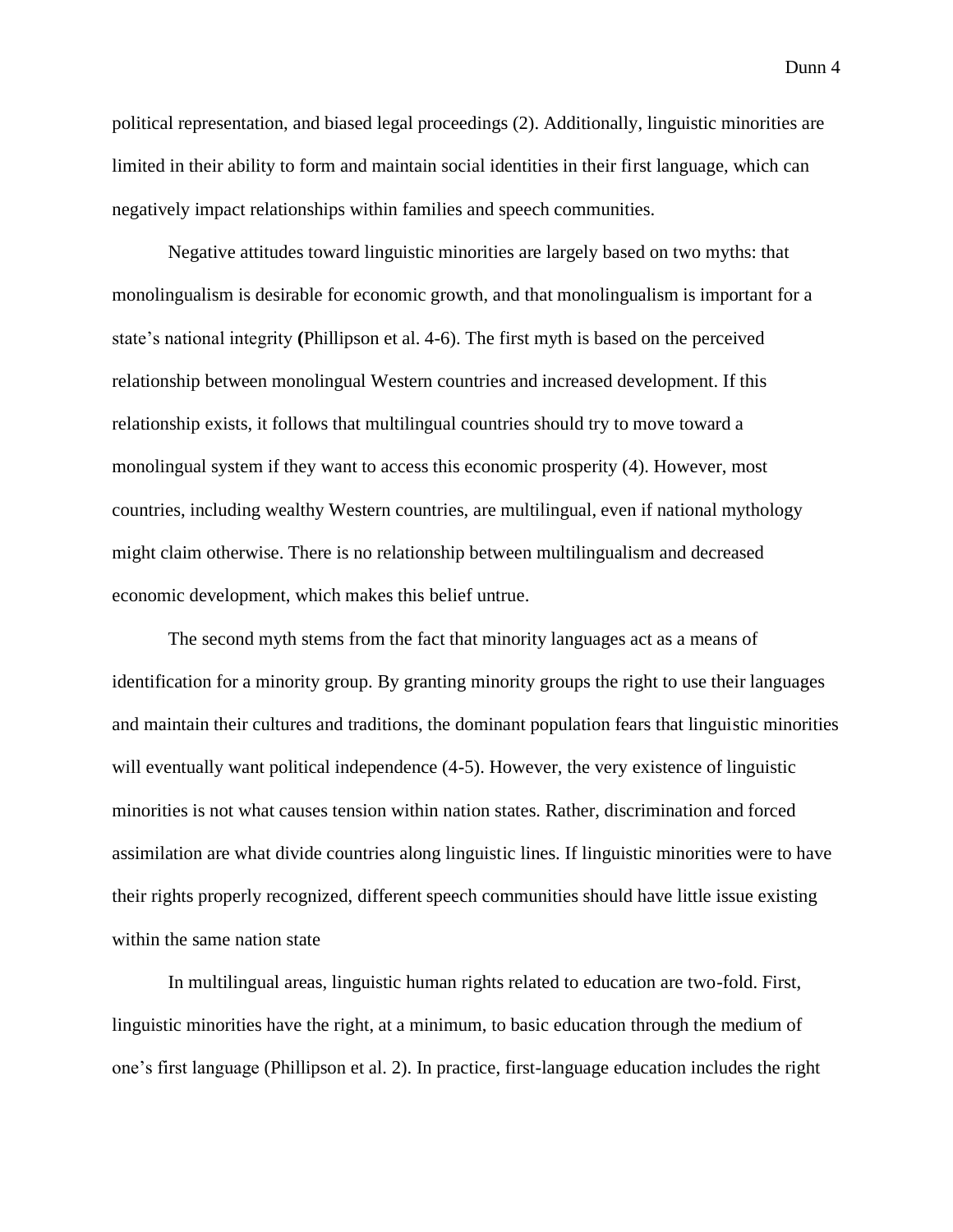for linguistic minorities to develop their own schools and curriculums. Second, speakers of minority languages have the right to learn their country's official language (Skutnabb-Kangas and Phillipson 71). In theory, the first language education provides linguistic minorities connection to their culture and family, while the second-language education provides them with access to the privileges enjoyed by the linguistic majority.

The wording of majority/minority language is potentially confusing. Haitian Creole is the most commonly spoken language in Haiti, which makes it the *majority* language within the country's borders. With this knowledge, one might wonder why Haitian Creole has not been adopted as the primary language of education in Haiti. We must also consider how a language is positioned globally. Outside of Haiti, few people speak and use Haitian Creole on a daily basis, which makes it a *minority* language internationally (adapted from "Education in a Multilingual World" 13). By contrast, French is widely spoken and understood. In countries that were former colonies of France or Belgium, French is still often used as a second language. French is also a popular choice for people studying a foreign language in non-francophone communities. These factors make French a majority language globally. While French is not a majority language in Haiti number-wise, it is the dominant language in terms of power.

## **Language and Power**

The issue of linguistic human rights, including the designation of majority/minority language, is deeply connected to how language represents and reproduces systems of power (Phillipson et al. 3). A language will have more or less symbolic power based on the amount of social capital possessed by its speakers. Languages that fit the definition of "standard" usually possess the most symbolic power. A standard language, as defined by Holmes and Wilson, is a language that is written and gone through some amount of codification (82). Standard languages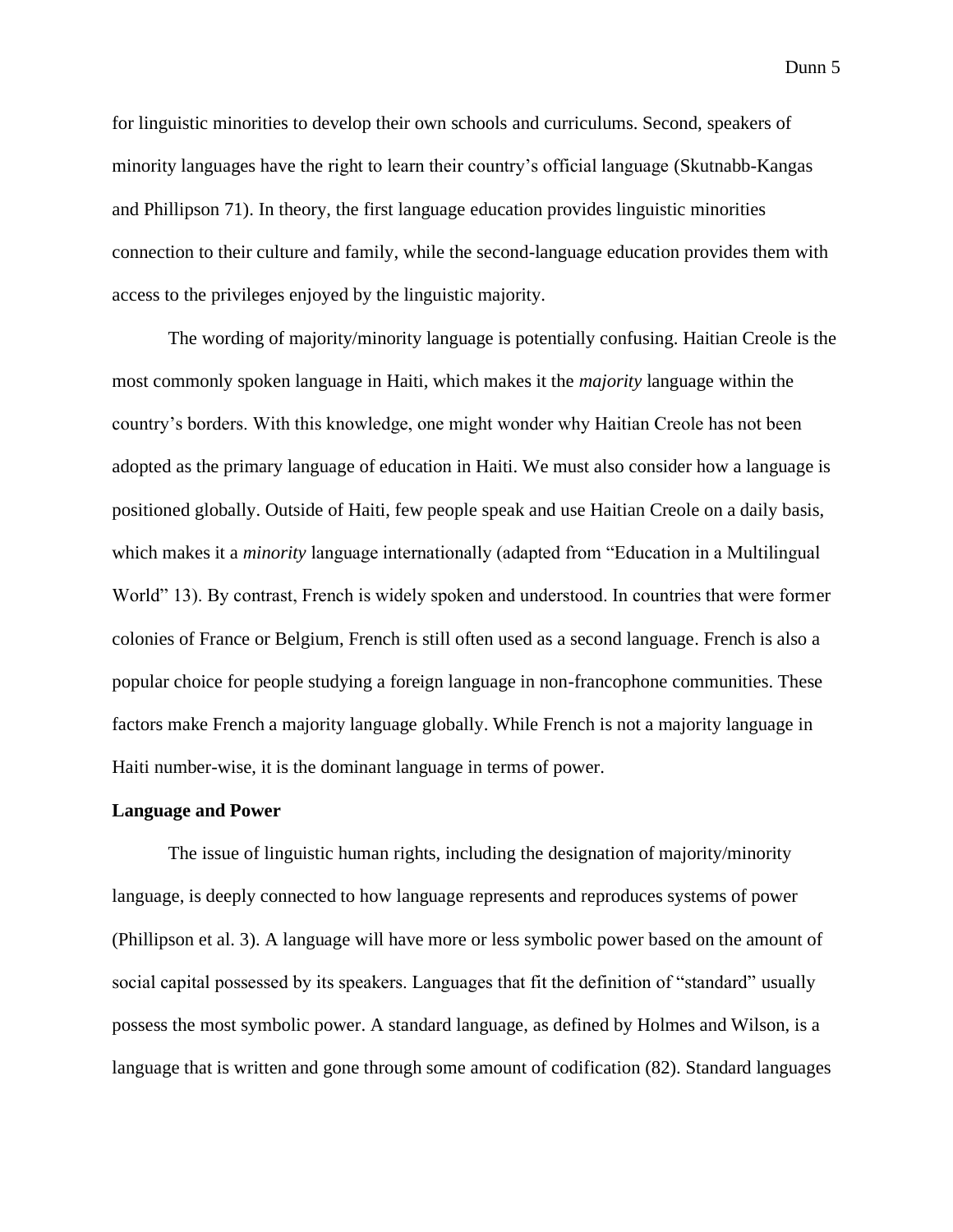are used in formal markets such as government and education, as well as in a variety of informal markets. Few world languages fit this definition of standard, and it is important to remember that characteristics related to standardization do not create a *structurally* superior language. Rather, the context in which the language is used reflects systems of *symbolic* power. A standard language "has no particular linguistic merits…It is simply the dialect of those who are politically powerful and socially prestigious" (Holmes and Wilson 83). How a language is used will become important later when looking at the development of creole languages.

Linguistic exchanges do not occur in a vacuum. According to Bourdieu's theory of language, linguistic exchanges take place in different markets, or contexts. A person's language and manner of speaking, which is part of their dispositions, or a series of practices acquired during early childhood, will have more or less symbolic capital based upon the market in which the exchange takes place. Therefore, "differences in terms of accent, grammar, and vocabulary…are indices of the social positions of speakers and reflections of the quantities of linguistic capital (and other capital) they possess" (Thompson 18). As such, linguistic exchanges both express and reproduce the power structures present in society.

Languages rarely match up with a state's socially-created, administrative boundaries (Bourdieu 48). Although not all countries have an official language, the dominant language, or the language used in official markets such as political and educational settings, serves a similar purpose to an official language. This state language becomes "the theoretical norm against which all linguistic practices are objectively measured" (Bourdieu 45). In Haiti, French has historically held this dominant position while Haitian Creole has largely been regarded as the language of rural, working class Haitians. As a result, French holds greater linguistic capital in almost all formal markets in Haiti.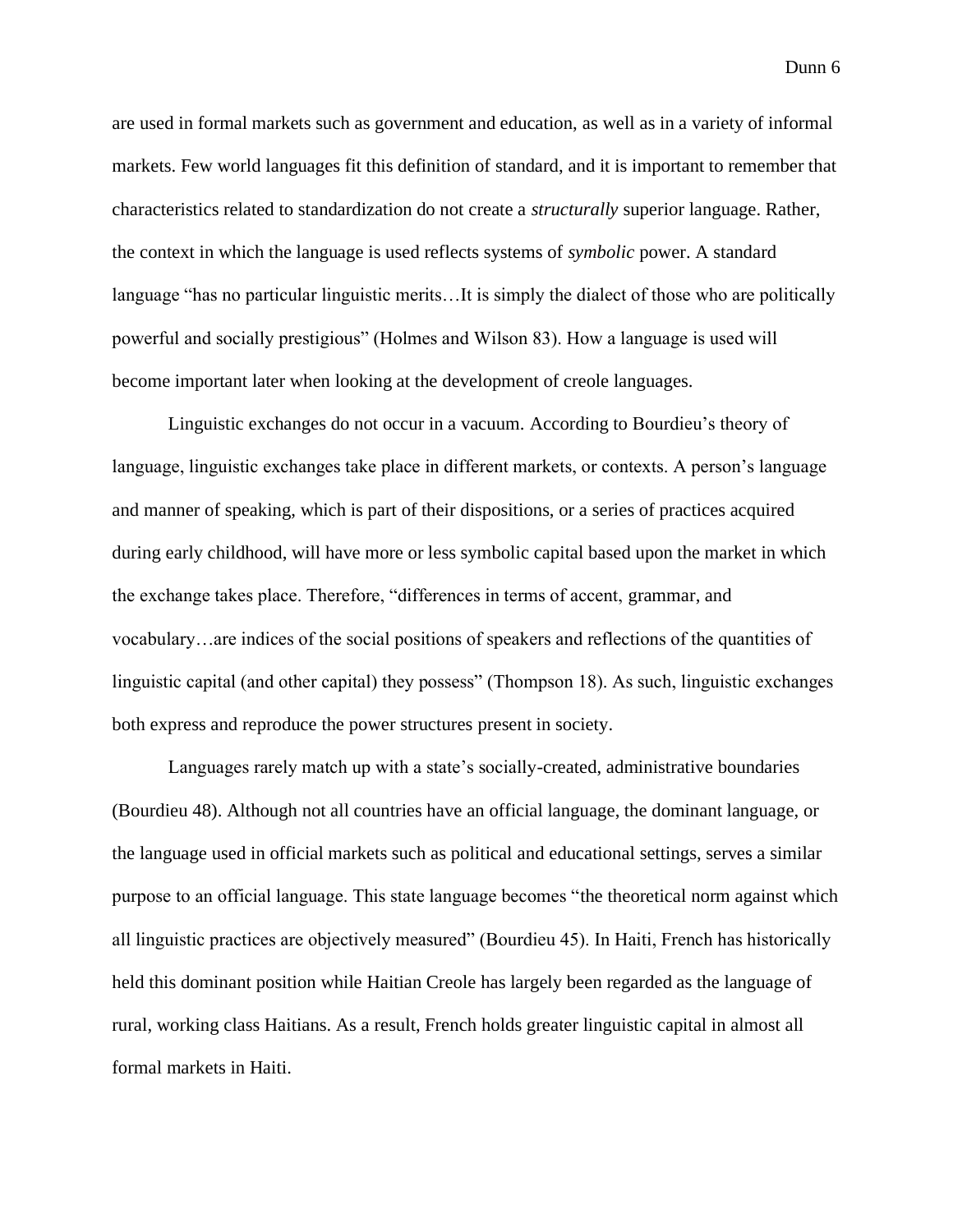A person's language (their "linguistic products") hold different values depending on the context (the "linguistic market"). In Haiti, the greater one's French ability, the more symbolic power they will possess. Bilingualism in French and Haitian Creole, too, is highly valued as these individuals can act as a bridge between different linguistic markets. However, according to DeGraff, 95% of Haitians are monolingual in Creole only (Qtd. by Hebblethwaite 256). This reality is not reflected in the systems of symbolic power in Haiti. The power held by the small percentage of French speakers gives legitimacy to the belief that French should remain the dominant language (Thompson 23). In Haiti, this power differential has led Creole speakers to internalize the norms of French speakers. They see their language as not being good enough, which has created a society where speaking French is the only way to access certain markets.

## **Language in Education**

Institutions play a critical role in reaffirming these structures of symbolic power. "The position which the educational system gives to different languages…is such an important issue because this institution has the monopoly in the large-scale production of producers/consumers" (Bourdieu 57). Producers are those who create linguistic utterances, and consumers are those who receive and interpret these utterances. Skutnabb-Kangas and Phillipson categorize the school as the primary tool of assimilation into the dominant language and culture (71). In creating a public education system, those in power decide what language(s) are worthy of being formally transmitted to students. School administrators then impose these ideas upon students by teaching them a standardized version of the language and discouraging the use of minority languages or dialects in the classroom.

Additionally, established education systems create a society that requires individuals to complete their education to have access to certain labor markets. In this way, the education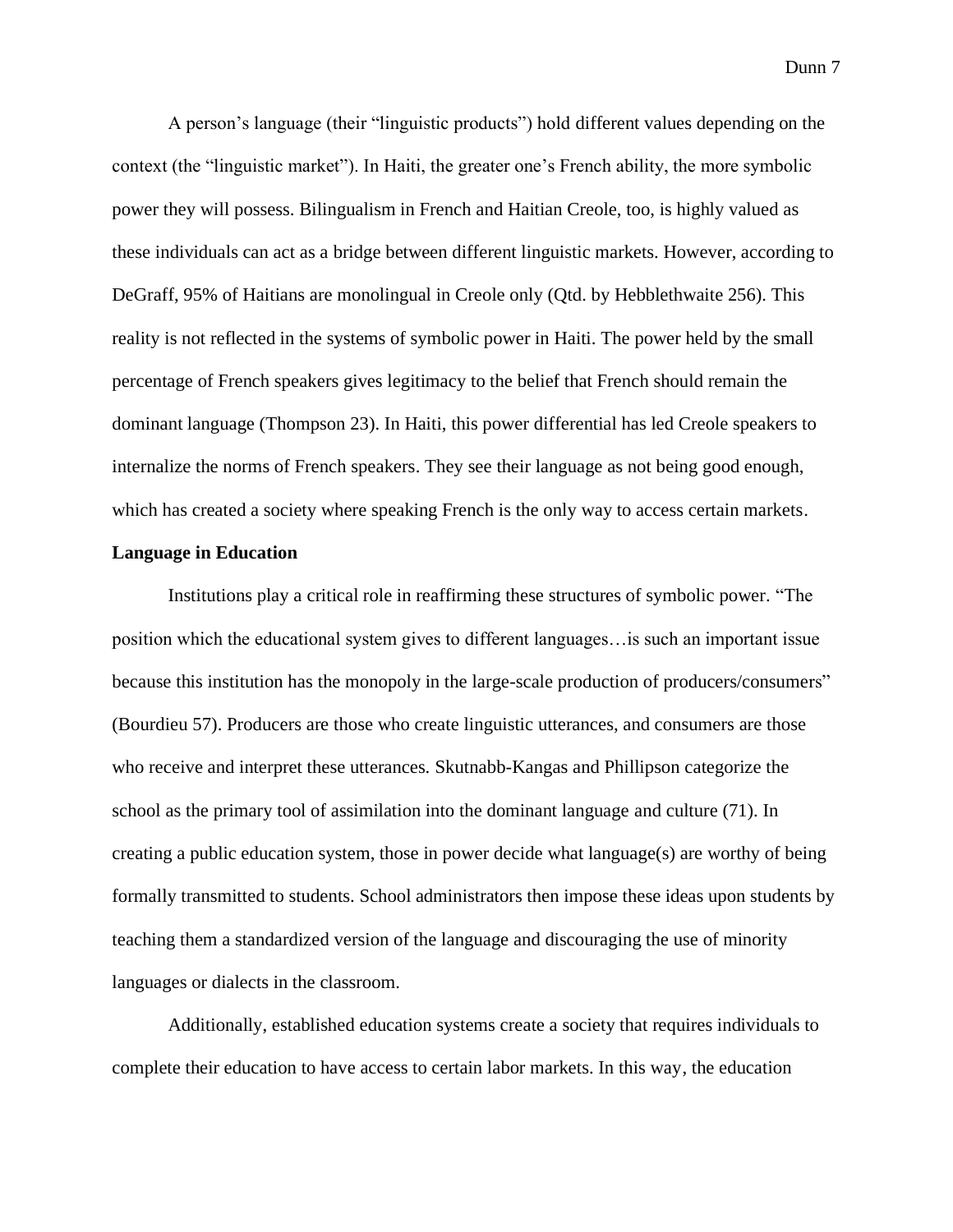system devalues minority languages and gives greater symbolic power to the state language (Bourdieu 49). In Haiti, French has held the privileged position in education since the mandate of "free and compulsory primary education" in the 1805 Constitution of Haiti (Salmi 164). This policy of French-dominant education has not necessarily impacted the use of Haitian Creole in informal markets, but it has impacted how Haitians perceive their first language. Parents fear by not privileging French in informal markets such as the home, their children will be denied access to certain formal markets later.

**Education in Haiti.** As discussed earlier, one of the tenants of linguistic human rights is the right to basic education in one's first language, which makes education in Haiti an issue of linguistic rights. Despite previous education reforms, the majority of Haitians do not have access to basic education in Creole, or access to any educational institutions at all. In 1982, 65.3% of Haitians over the age 15 were illiterate, and estimates today still place the rate of illiteracy around 60% (Hadjadj 27). Although French is the primary language of secondary education in Haiti, most teachers are not bilingual and do not have sufficient French skills to teach their students a standard version of the language (Hebblethwaite 261). Additionally, in 2000, 74% of teachers in Haiti did not have qualifications to teach nor teacher training (Hadjadj 19). Therefore, the issue of linguistic rights in education is not exclusive to students; lack of available resources and training in Creole also impacts educators.

Haitians historically have been denied the right to develop their own school systems and curriculums, which is another important part of the system of linguistic human rights in education. Since the mid-nineteenth century, Haiti's education system has faced imposition from religious groups, international aid organizations, and wealthy countries such as the United States. The impact of this imposition is two-fold. First, Haitians have been unable to develop an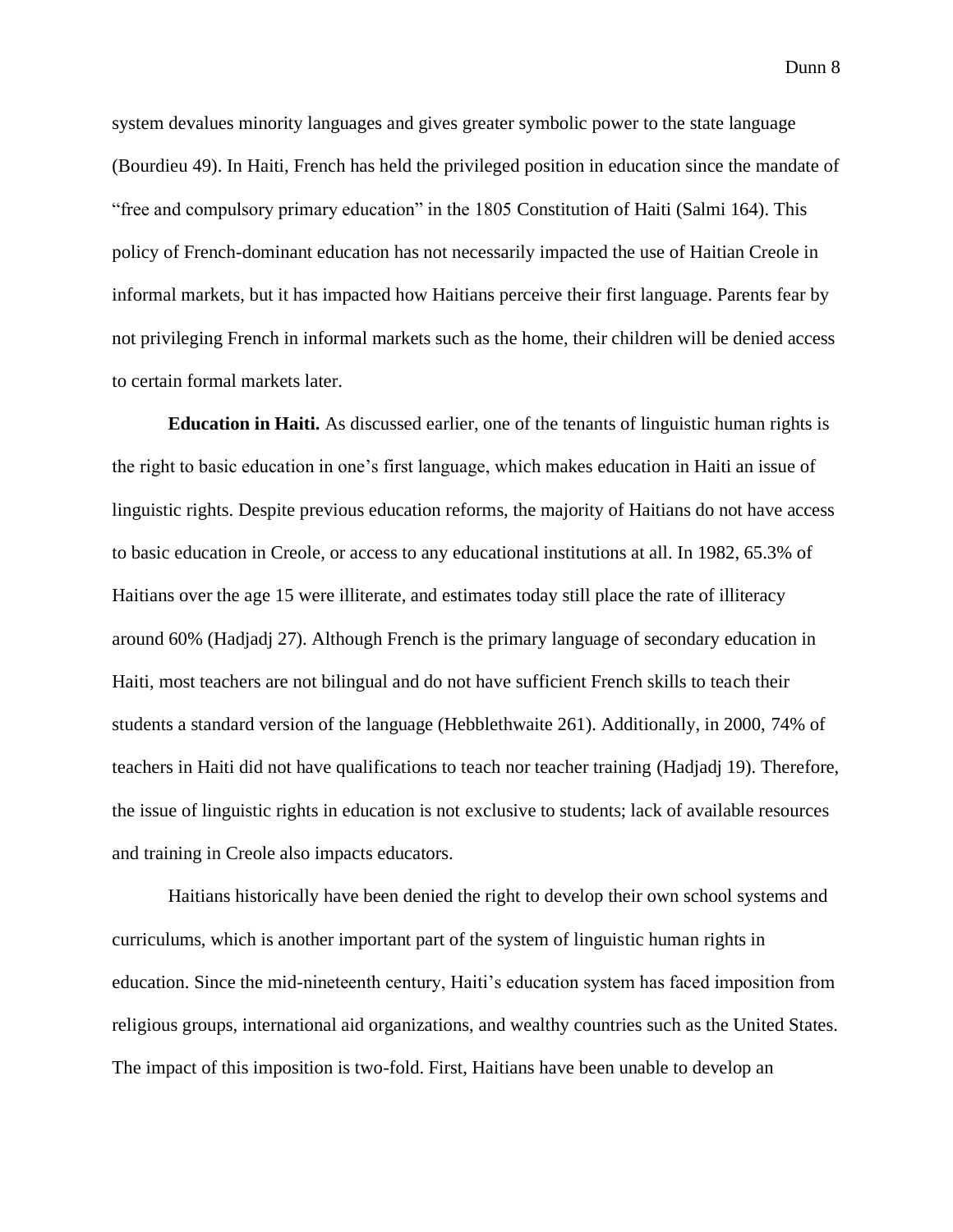education system that considers their unique culture and language needs. Second, when faced with embargos, such as the one the US employed following a 1991 military coup, Haiti's education system suffers as a result of the loss of funding (Hadjadj 24). This current reality limits Creole-speaking Haitians in their ability to enjoy all of their human rights, which makes an understanding of language use in the Haitian education system all the more critical.

**Enrichment-oriented versus necessary linguistic rights.** There is tension between efforts to protect minority languages in education and efforts to promote major world languages in the name of fostering global communication. In the case of Haiti, the product of this tension appears in the belief that a primarily Creole-based education system will hinder rural Haitians' social mobility while the wealthy minority will maintain access to private French education, and therefore French-dominant markets (Hebblethwaite 266). Differentiating between enrichmentoriented and necessary linguistic human rights is one potential response to this tension. Enrichment-oriented linguistic rights focus on individuals who want to learn a foreign language, or a language that is not commonly spoken in their community (Skutnabb-Kangas and Phillipson 103). While learning another language might be important for personal or professional reasons, these individuals can sufficiently maintain their first language identities. For example, as an English speaker in the United States, I am learning French as a foreign language. I am not at risk of losing my English ability because I am learning French in school, which makes my language education an example of an enrichment-oriented right.

However, necessary linguistic rights refer to speakers of minority languages who live in bilingual or multilingual communities. For these individuals, their first language and the country's official language exist as important parts of their linguistic repertoire. Because school is how most individuals receive formal language education, the education system has a duty to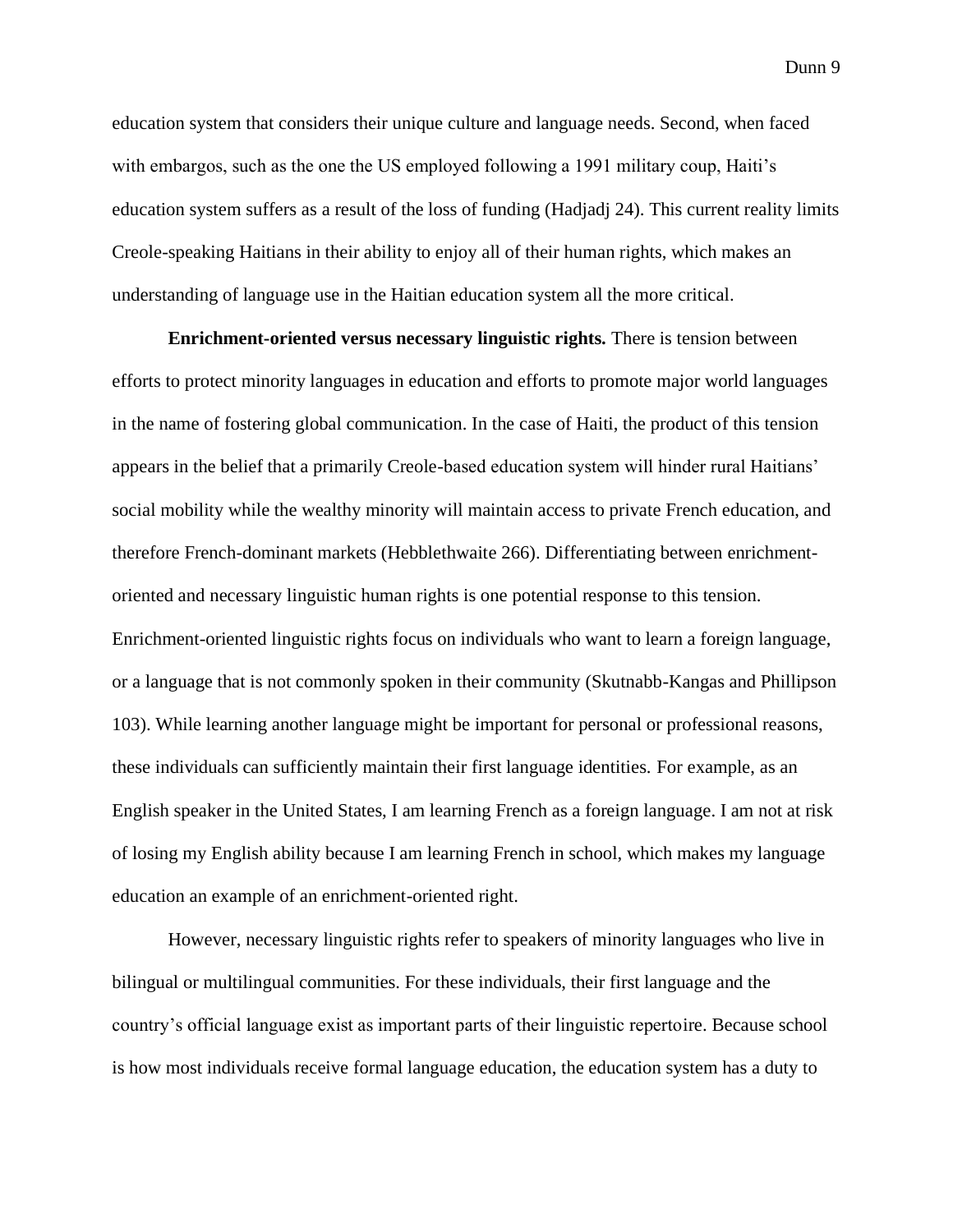teach both the first and second language. If the minority first language is not actively taught and encouraged, the dominant second language can replace it through a process called subtractive bilingualism. Conversely, additive bilingualism describes an education context where the second language is taught without negative impact to the first language (Skutnabb-Kangas and Phillipson 101-102). The situation in Haiti is one of necessary linguistic human rights, with Creole as the first language of most Haitians and French as one of the country's official languages. By recognizing the importance of both Haitian Creole and French in the linguistic repertoire of Haitians, institutions can protect Creole speakers by focusing on additive bilingualism in education.

## **Creole Languages**

## **Pidgins**

One of the reasons Haiti has struggled to implement education reform is because of the negative attitudes toward creole languages, both by the people who use these varieties and by speakers of other languages. "Creole" describes the way in which the language developed, not the language's legitimacy as a method of communication or as a system of group identification. A creole language begins as a pidgin, which is a code that develops between groups who do not share a common first language. In the fifteenth and sixteenth century, pidgins often arose from European colonization of Africa and Asia (Jenkins 11). In the Caribbean, pidgins began to develop as Europeans, beginning with the Spanish, created settlements and colonized the islands. As the Spanish, and later French and British, developed plantations and interacted with the people they had enslaved, pidgins developed for transactional purposes. Although pidgins share several linguistic features such as a limited vocabulary and minimal grammatical redundancy, the defining factor of a pidgin is how the code is used. During the early stages of development, a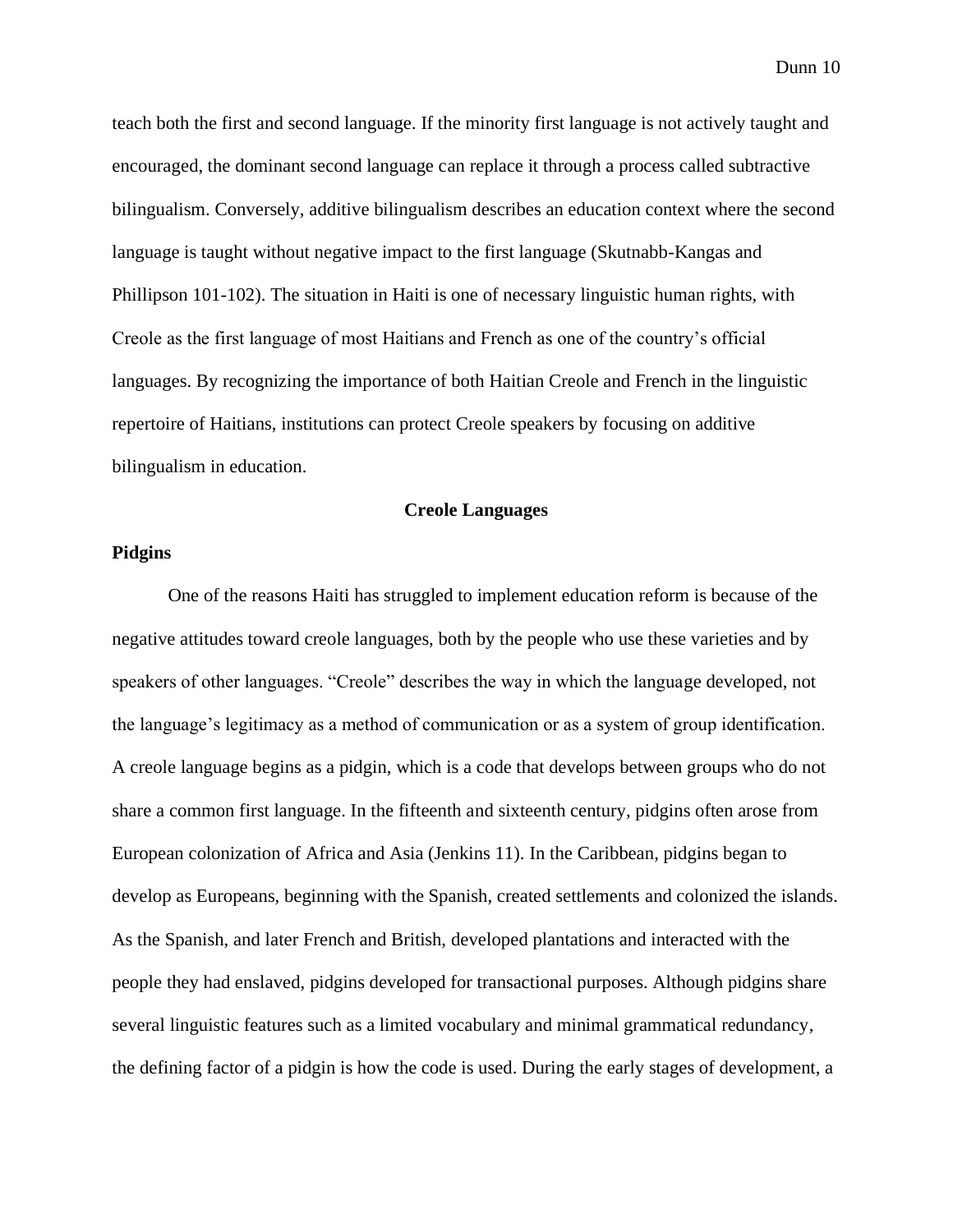pidgin does not act as anyone's first language. Instead, each group maintains their first language and uses the pidgin only when interacting outside of their speech communities.

Holm suggests that pidgins form as the result of unequal power between groups, as it takes extreme factors to disrupt the normal transmission of language (69). Pidgins often form as the result of colonialism and slavery. For example, on Caribbean plantations in the seventeenth and eighteenth century, slave owners often separated slaves who spoke the same languages to limit communication within groups. Therefore, pidgins developed so slaves could not only communicate with the landowner but also communicate with each other (Holmes and Wilson 89). Generally, as pidgins develop, the prestige language supplies more of the pidgin's vocabulary, while the vernacular or minority language influences the grammar (91). In the Caribbean, for example, French, Spanish, English or Dutch often supplied the vocabulary of pidgins. These influences can still be seen in the creole languages spoken in this region today. **Creolization**

Pidgins often have a short lifespan. They die out when the function for which they are used disappears. In multilingual areas where a pidgin acts as a lingua franca, though, it may be used for an increasing number of functions over time (Jenkins 11). As a pidgin expands in its code and usage, parents transmit this code to their offspring. As these children acquire the pidgin as their first language, the code shifts to become a creole language. This process is known as creolization or nativization (Holm 7). Another important difference is while a pidgin is not used to express group identity (Holmes and Wilson 90), creole languages often communicate group identity, particularly in post-colonial states. Another example of a creole language can be found in the formerly colonized West African country of Cameroon. Here, Cameroonian Pidgin English is commonplace in the anglophone regions of the country. One scholar describes it as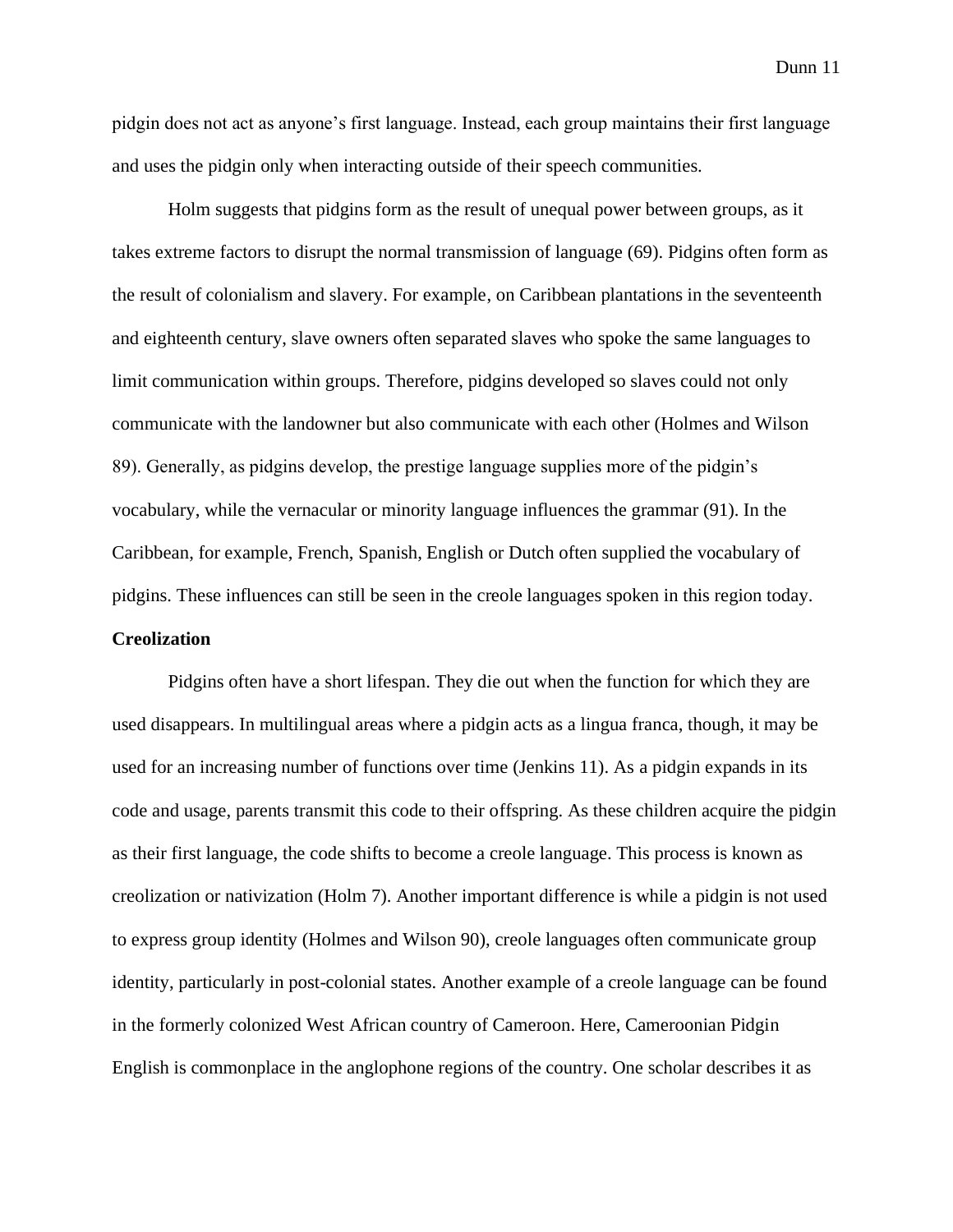"the only language in Cameroon which expresses Cameroonian reality without provoking vertical or horizontal hostilities" (Alobwede 181). Both Cameroonian Pidgin English and Haitian Creole illustrate how groups can take aspects of the former colonial language and make it their own.

As mentioned before, the defining factors of creole languages are sociolinguistic, not linguistic. According to Holm, even with the linguistic features common to some creole language, a language cannot be categorized as a creole without placing it in its sociolinguistic context. Even when comparing the structural features of Atlantic creoles, "there is little agreement that these [features] could be used to determine whether a language is a creole" (68). As such, the linguistic features of creoles do not distinguish them from other natural languages.

As with pidgins, outsiders tend to perceive creole languages negatively (Holmes and Wilson 98). Not all speakers of creole languages share these negative opinions, but several factors might lead them to reject the identities associated with their language. As speakers of a minority language, creole language users often do not have access to the same rights as speakers of a majority language. As is the case with Haiti, this symbolic dominance can cause Creole speakers to misrecognize French as a linguistically superior language (Thompson 21-22). Without specific protection of their linguistic human rights, speakers of creole languages may find themselves rejecting their creole-based identities and assimilating to identities associated with the majority language.

## **Development of Haitian Creole**

Understanding how creole languages develop will help us better understand the development of Haitian Creole. Prior to the arrival of the Spanish, Arawak and Taino tribes occupied Hispaniola, the island today divided between Haiti and the Dominican Republic. When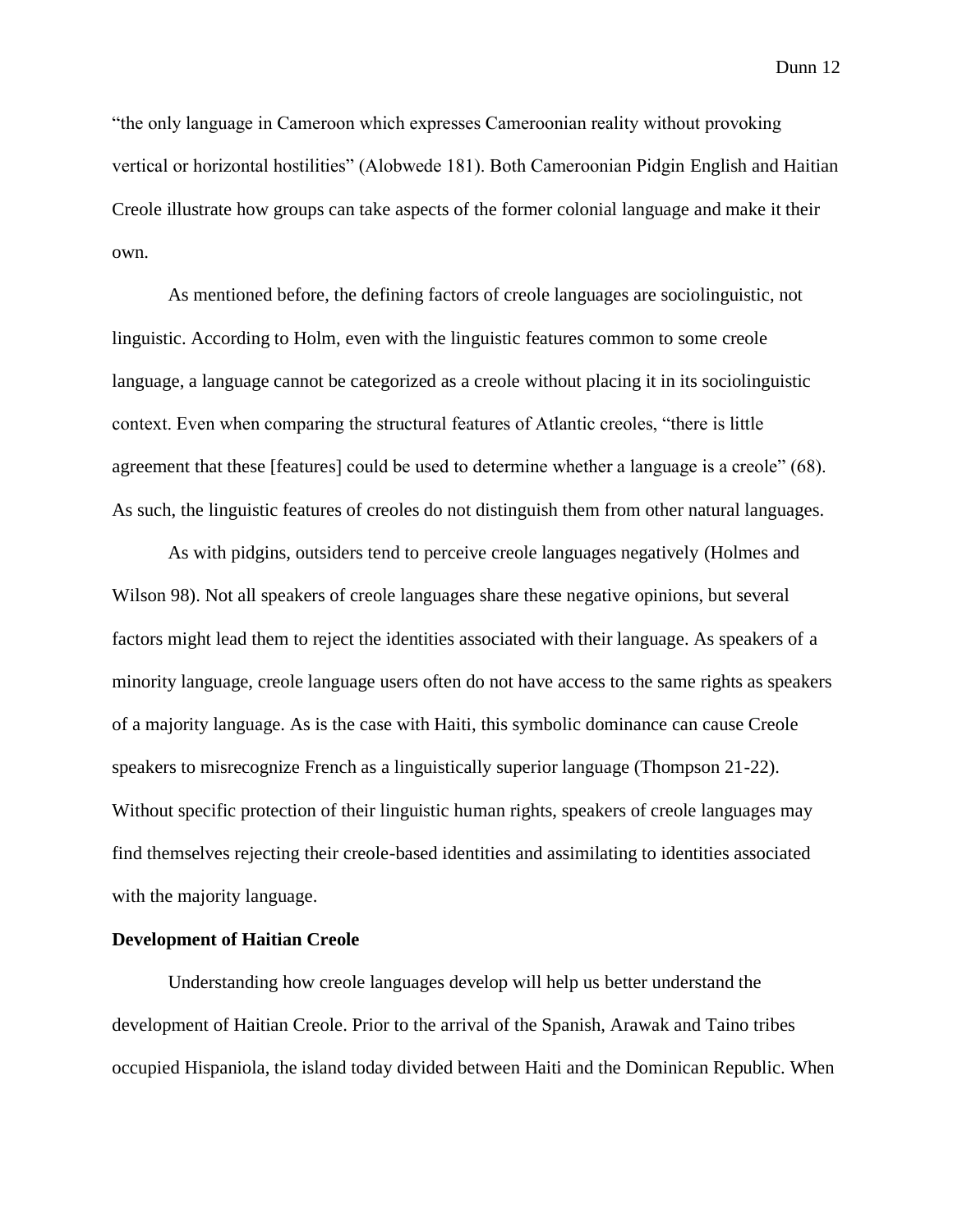Christopher Columbus arrived on the island in 1492, there were around one million Amerindians populating the island. Tragically, the Spanish killed the majority of the native populations with disease and forced labor in just two generations, which fueled the demand for slave labor from West Africa (Coupeau 15). As early as 1502, the Spanish began importing slaves from Guinea, Dahomey (present-day Benin), and Senegal to supplement their labor force (16). The French and the British, also vying for control of the Caribbean, soon created small settlements on Hispaniola and the surrounding islands. By the beginning of the seventeenth century, French pirates were prolific in the area, often outnumbering the Spanish settlers. In 1664, King Louis XIV officially laid claim to the western half of Hispaniola (Holm 87), and in 1697, the Treaty of Ryswick, divided the island (Coupeau 17). The eastern section became the Spanish-ruled colony of San Domingo, while the western half became the French-ruled colony of Saint-Domingue.

It was on this historical stage that Haitian Creole likely began developing, although the exact origins of the language are unclear. Linguists have several theories on how Haitian Creole developed. The language may have been influenced by French, English, and African buccaneers who operated in the Caribbean at the time (Holm 86). Other scholars argue that the structure of Haitian Creole developed in Africa from a pidgin spoken between Portuguese traders and African slaves who were eventually imported to the Caribbean (Lindley 9-10). Once in Haiti, French would have slowly replaced the Portuguese lexicon.

The most likely case, though, is that as individuals speaking non-related African languages were brought to Saint-Domingue, Haitian pidgin and then Creole developed out of a communication need between French plantation owners and their slaves. French influenced the lexicon, while the African languages influenced the grammar and pronunciation (Lindley 11-12). It is hard to say for certain which African languages influenced Haitian Creole, but Singler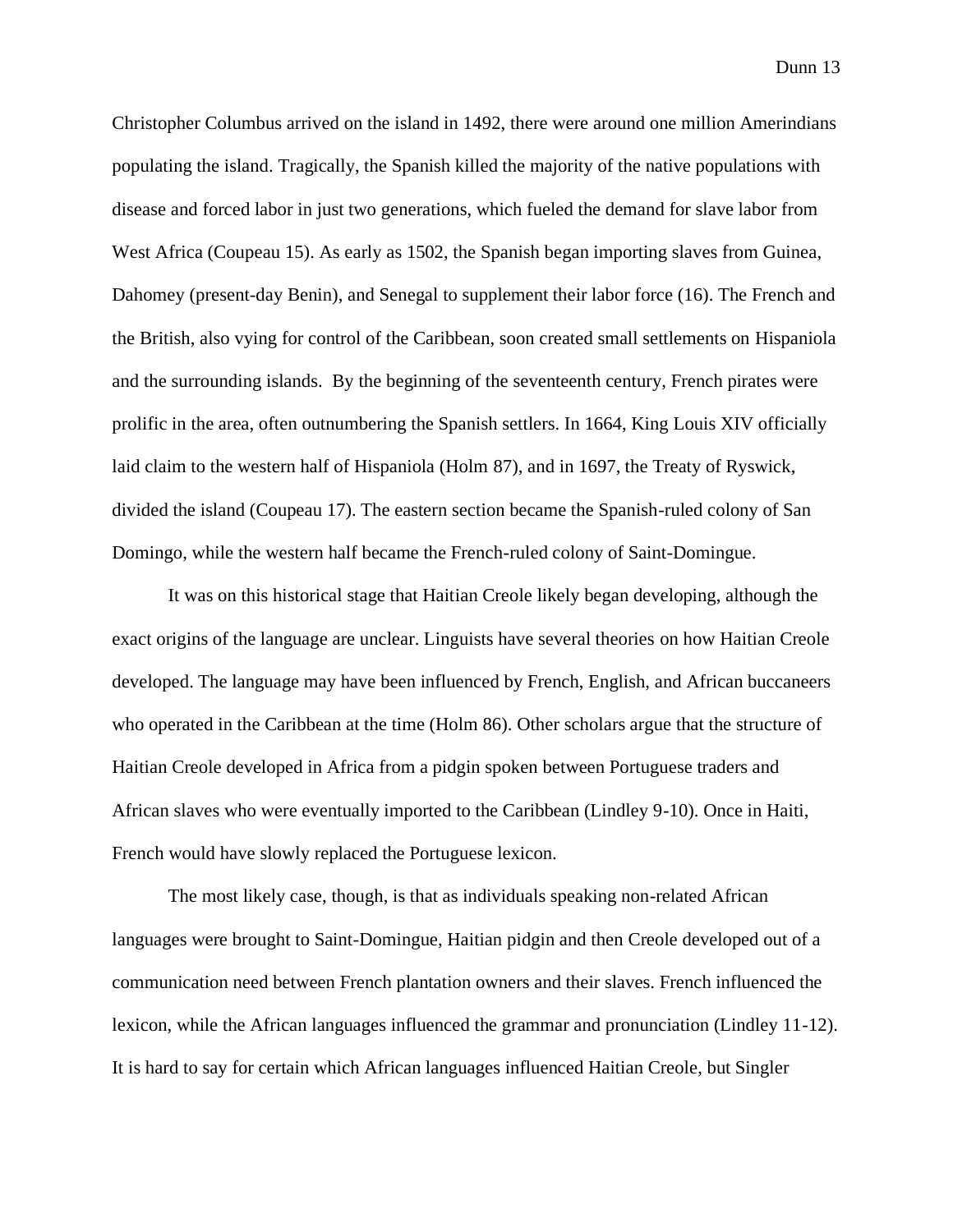suggests that Mande and Kwa language groups had the greatest impact on the development of the language (qtd. by Holm 87). Coupeau also writes that "two voodoo songs preserved by Moreau de Saint-Méry and Drouin de Bercy were in the Kikongo tongue" (10), which could indicate that this language also influenced the development of Haitian Creole.

| ENGLISH        | <b>STANDARD</b> | COLLOQUIAL          | <b>HAITIAN</b> |
|----------------|-----------------|---------------------|----------------|
|                | FRENCH          | FRENCH              | CREOLE         |
| I talk         | je parle        | je parle [parl]     | m pale         |
| you talk       | tu parles       | tu parles [parl]    | ou pale        |
| he talks       | il parle        | il parle [parl]     | li pale        |
| we talk        | nous parlons    | on parle [parl]     | nu pale        |
| you (pl.) talk | vous parlez     | vous parlez [parle] | nu pale        |
| they talk      | ils parlent     | ils parlent [parl]  | yo pale        |

A chart showing the linguistic relation between French and Haitian Creole. Here, we can see the grammatical simplification that occurred as Haitian Creole developed. For example, *nu pale* in Haitian Creole can mean "we talk" or "you (pl.) talk" (*nous parlons* and *vous parlez* in French). Instead of the pronoun or the verb marking who is talking, the speaker relies on the context of the conversation.

From *Linguistic Simplicity and Complexity: Why Do Languages Undress?* (McWhorter 32)

## **Creole and Haitian Independence**

By 1789, there were over half a million slaves in Saint-Domingue (Girard 20). As the slave population grew, the number of French speakers decreased while the number of Creole speakers increased. As the result of complicated racial and colonial factors, nationalism grew among Creole slaves (slaves who had been born in Saint-Domingue) and the *Affranchis* (freed people of color) (Coupeau 18-19). For these groups, Saint-Domingue was the only place they could call home, unlike the wealthy white plantation owners who could return to France. The Creole slaves and the *Affranchis* believed "that the colony belonged to them more than to the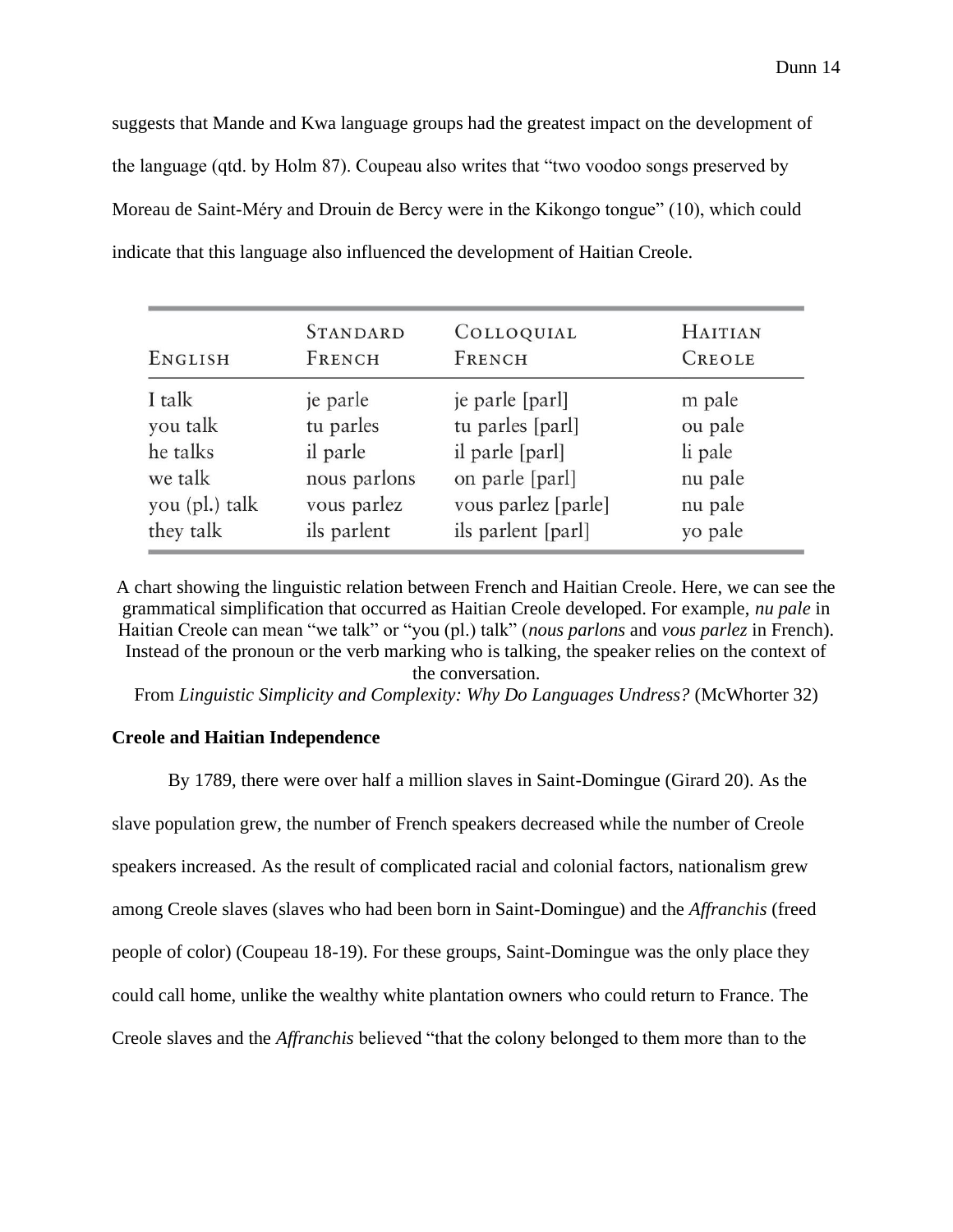whites because they would not leave after they made their fortunes" (21). This belief led to a series of small uprisings, precursors of the revolution to come.

The *Affranchis*, despite being a class above the African- and Creole-born slaves in Saint-Domingue, still could not hold political power in the colony. To voice their frustration, the *Affranchis* formed an alliance with the slaves in an attempt to abolish slavery in Saint-Domingue, which would disrupt the foundation of the colonial government (Coupeau 21). This movement was further fueled by the French Revolution (1789-1799), which led to the National Assembly granting free, property-owning men of color the right to vote in 1791. In 1792, this group was granted French citizenship, which worried the white plantation owners in Saint-Domingue (21). Because they were so greatly outnumbered by the slaves and *Affranchis* on the island, a largescale uprising could prove fatal to the colonial government. With France preoccupied with their own war and increasing tensions on Saint-Domingue, the Haitian Revolution officially began on August 22, 1791.

Understanding the relationships between racial groups in pre- and post-revolutionary Haiti is vital for understanding the class structures that still exist today. The Haitians fighting the French had two common goals: the abolition of slavery on the island, and the dissolution of the colonial government. These goals brought together the different racial and ethnic groups on Saint-Domingue. After the Republic of Haiti was established on January 1, 1804, the mixed-race *Affranchis* quickly filled the positions left behind by the French. This group took ownership of the most desirable plots of land for farming. They then took residence in Haiti's urban areas, acting as "absentee landlords" to the former slaves, most of darker skin tone, they employed to farm their land (Coupeau 42). Because many members of today's Haitian elite can trace their origins back to this privileged mixed-race class, this power structure is still relevant, and the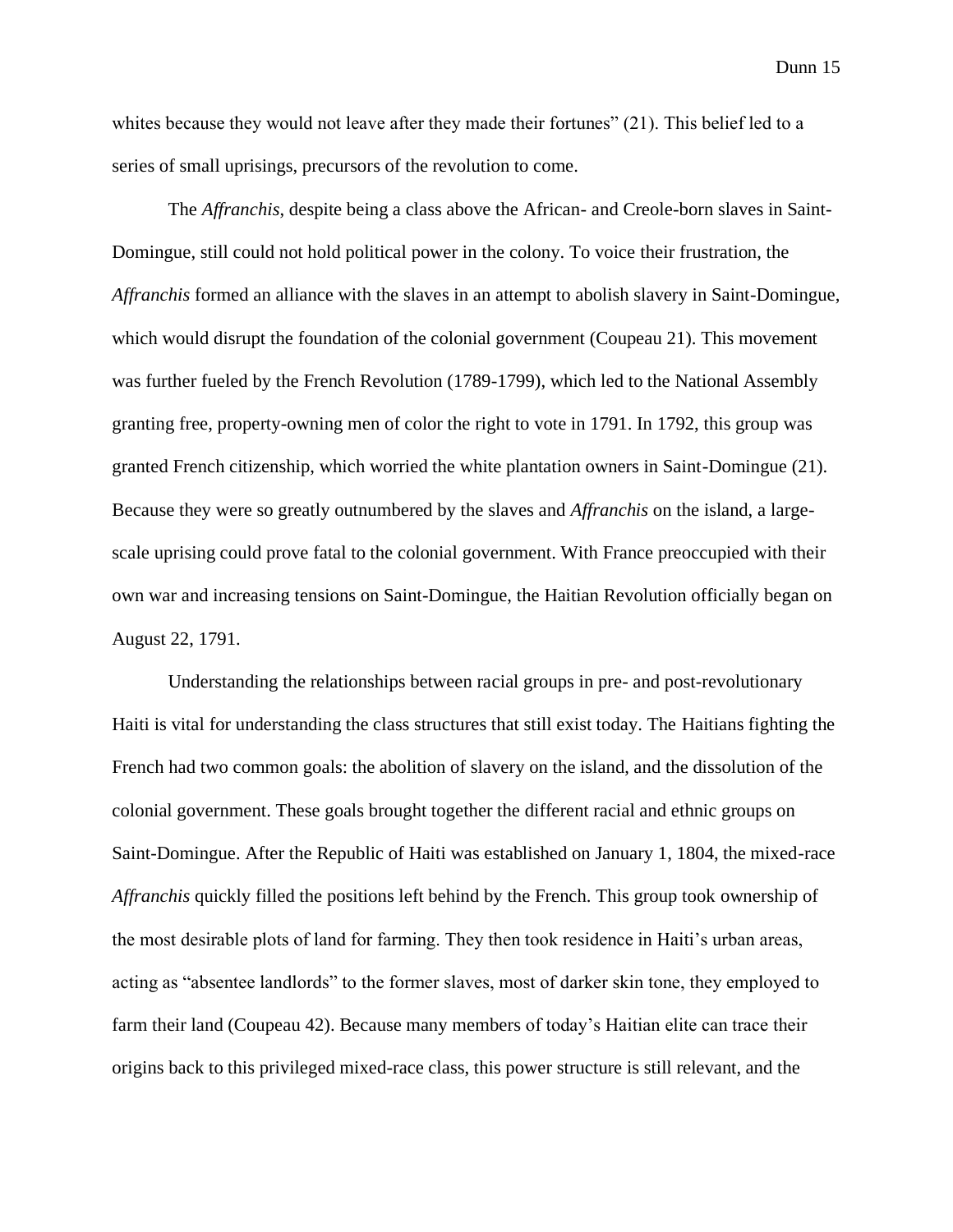divide between urban and rural Haitians will play an important role when considering education planning and reform.

**Language and Education in Early Haiti.** Although Haitian troops used primarily Creole when communicating within their group, French played an important role as a written language. Haitian Creole had no common orthography, so French acted as the default language for written orders between troops (Lindley 14). The vast majority of Haitians, including the political leaders of the new republic, were illiterate. Therefore, these leaders turned to literate secretaries who had received their education in France when drafting Haiti's constitution and laws. Again, the use of French for these documents was largely based on practical concerns, but Lindley also acknowledges that the leaders of Haiti may have recognized the symbolic power of French as the language of their former colonial rulers:

Most of the slaves at the time of the Revolution had spent their lives in a society in which the language of their owners was the prestigious alternative and used by anyone who held authority or was considered competent…Perhaps the former slaves felt the psychological need to prove that they, as leaders of the new republic, were the equals in social and

French's covert power as a former colonial language, paired with its overt power as the language of international diplomacy at the time, are contributing factors to the Haitians' preference for the language. It will also lay the foundation for the use of French as the primary language of education.

political stature to their former rulers and the rulers of other nations (Lindley 14-15).

In the nation's early days, Haiti struggled to establish itself as the result of forced war reparations to France and lack of international recognition. "This social and economic quarantine…had profound effects on the aspirations and hopes for a sound public educational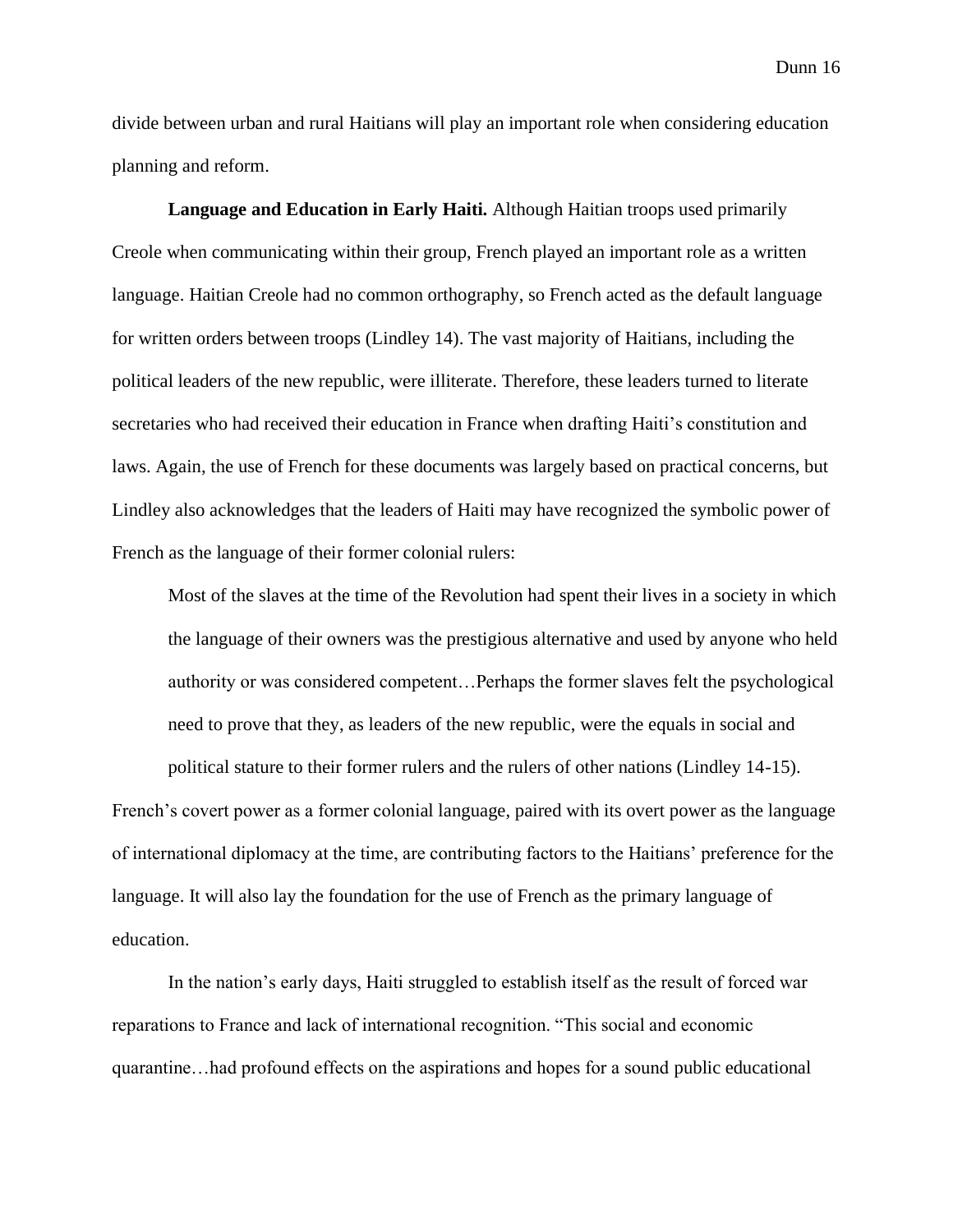system" (Prou 31). Development of an education system also suffered as the result of internal political turmoil. In 1806, after the overthrow of Haiti's first leader, Dessalines, the country split into two rival states. The western and southern part of the country became a republic ruled by Aléxandre Pétion, and the northern part of the country became a kingdom ruled by King Henri Christophe. Both leaders developed public education systems in their respective parts of the country, but these schools were mostly aimed at the French-speaking urban elites. However, some political leaders did advocate for additional education in Haitian Creole. Étienne Gérin was one such individual who supported Creole-based education for rural children in the south of Haiti. He even created a Creole grammar for this purpose (Lindley 84). Pétion ignored Gérin's idea, though, and formal education continued primarily in French.

Until 1860, education in Haiti remained relatively unchanged until the signing of the *Concordat* between the Haitian government and the Vatican. This agreement acted as the Vatican's official recognition of Haiti as a legitimate state (Coupeau 62-63). It also allowed the Catholic Church to take over almost all aspects of Haitian education (Prou 31). The Church developed private schools in the country's urban areas and filled them with Catholic teachers from France. "These instructors set about the task, consciously or unconsciously, of reinforcing a linguistic and educational status quo—the glorification of all things French" (Lindley 87). This Catholic, French-based education strengthened the symbolic power of French in Haiti. It also helped establish Haiti's large private school network, which the Haitian government would struggle with in the following century when trying to implement education reform.

## **Legal Recognition of French and Haitian Creole in Haiti**

Legal recognition of a language plays an important role in either reaffirming or shifting systems of symbolic power. Prior to 1918, Haiti had no official language recognized in its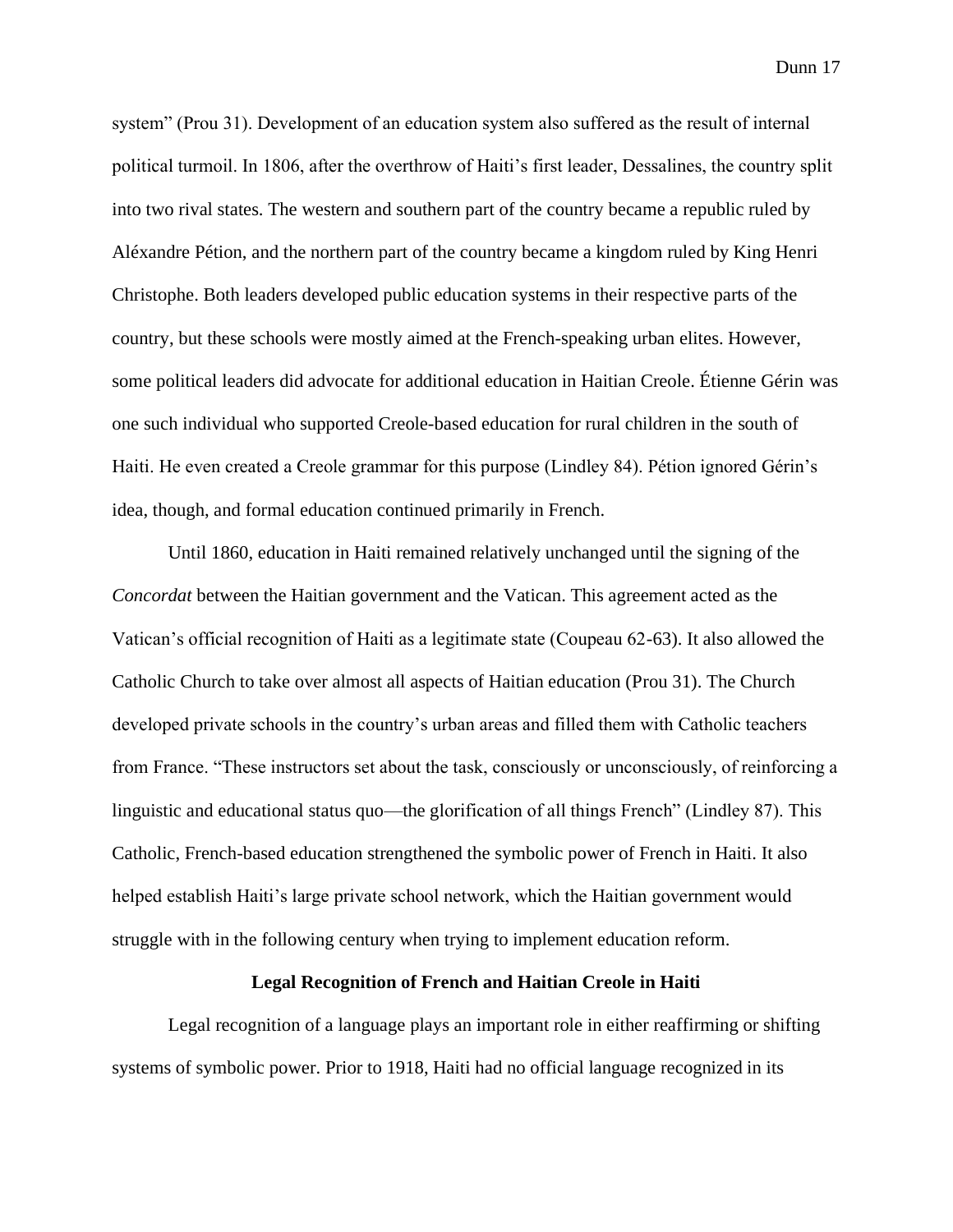constitution (Howe 292). Even without official status, though, French had risen to dominance in Haiti through its use in formal markets: education, government, and administration. French was first given official status during the twenty-year American occupation of Haiti. This occupation began in 1915 under the guise of creating greater political stability in Haiti and gave the United States the opportunity to extend its influence over the country (Coupeau 71). On June 12, 1918, a new constitution, drafted by then-Assistant Secretary of the Navy Franklin D. Roosevelt and written in French, was ratified and adopted by the government. Article 24 of this new constitution established French as the official language of Haiti, and the only language acceptable for government and administrative matters.

Even though French had previously been the dominant language in Haiti, the US government hoped to create greater stability in the county by designating French as the official language. They believed that a monolingual French system would create a stronger nation state (Bourdieu 46-47), but this practice backfired somewhat. During the US occupation, pro-Creole sentiment increased among educated, mixed-raced Haitians who had historically held the privileged positions in Haitian society. Treated the same as black Haitians under the American regime, these Haitians used Creole to develop resistance groups such as the *Union patriotique*  (Lindley 88). Such groups underscore how minority language speakers can deploy and refashion language to construct new identities and exist independently of the dominant group. Though the occupation ultimately ended in 1934 after a series of strikes and uprisings, questions about language practices remained relevant, especially in rural areas with high numbers of Creole speakers.

Until 1964, French remained the only language mentioned in Haiti's constitution. The 1964 Constitution, which declared François Duvalier "President for Life," was the first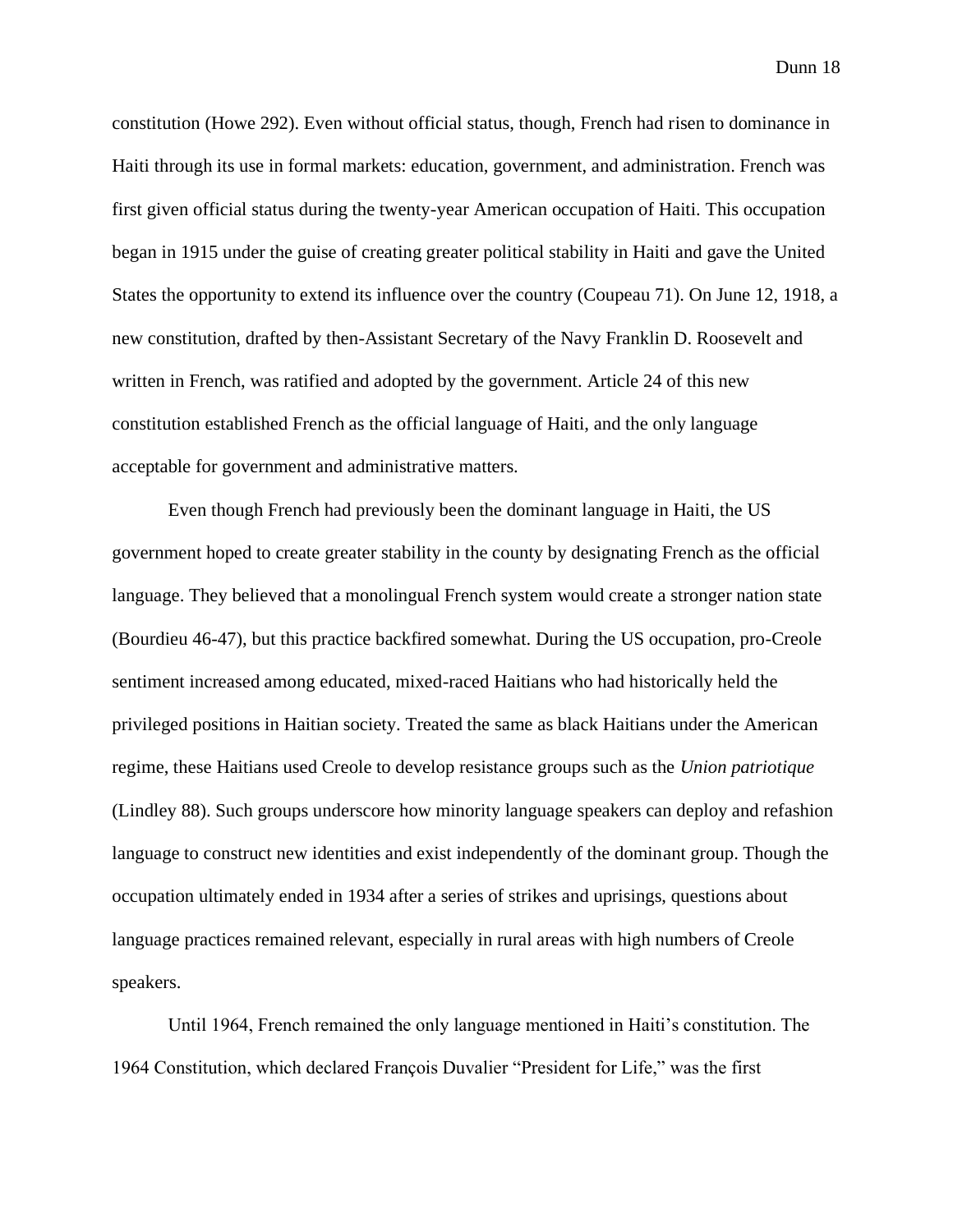constitution to include a provision for Creole speakers. While this document maintained French as the official language of Haiti, it also recognized that Creole could be used in certain situations to "protect the moral interests of citizens who did not know French well enough" (Art. 35). Article 35 represented a growing understanding that not all Haitians could speak and understand French to an extent that they could receive sufficient legal protection under a French-dominant system. In the language of Skutnabb-Kangas and Phillipson, the amendment acted as "covert toleration" of Creole speakers (79-80). While this article provided measures to prevent discrimination on the basis of language use, the wording of the amendment was vague and allowed for interpretation by legal officials. Article 35 allowed for the use of Haitian Creole in some formal markets under specific circumstances, but it did not actively promote the use of the language or even recognize it as being an official language of the country.

Article 5 of Haiti's 1987 Constitution states that Creole is the only common language that unites all Haitians, making it the country's national language. A national language primarily functions as a symbol of national unity. An official language, by contrast, is "primarily utilitarian rather than symbolic" (Holmes and Wilson 107) and is the language typically used in formal contexts. Article 5 also designates both Creole and French as the official languages of the Republic. These designations are significant. Creole's status as Haiti's national language acts as an indicator of how the language influences the social identities of Haitians, while its status as an official language provides the foundation for a society where Creole and French might coexist in formal markets.

Additionally, the 1987 Constitution also contains provisions to protect the other human rights of Creole speakers. Article 24, Section 3 describes how when a person is arrested, the reason for arrest must be provided in both Creole and French. Furthermore, Article 40 mandates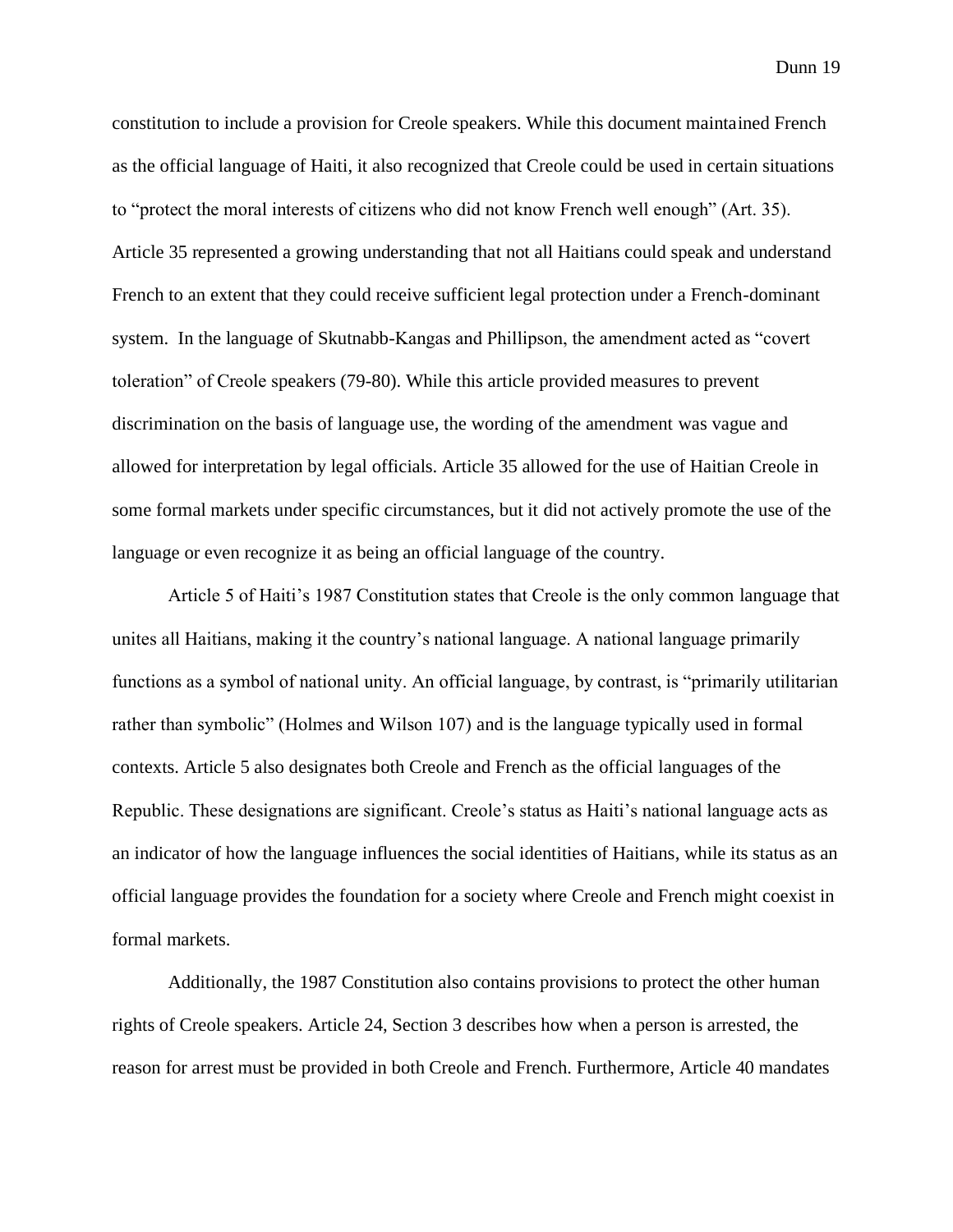that all written and televised materials relating to the government, including laws, decrees, and international agreements, must be available in Creole and French. These articles all represent a move toward "overt permission" of Haitian Creole (Skutnabb-Kangas and Phillipson 79-80). Again, the government is not necessarily promoting the use of Haitian Creole, and legislation only works when it is embraced by a majority of the population. However, they did recognize the language's importance, though, both as a marker of national identity and as a tool to protect Creole speakers' basic rights to legal protection and freedom of information.

## **Creole as a Political Language**

With the designation of Haitian Creole as one of the official languages of Haiti, Creole saw increasing popularity as a political language. In 1991, in what Howe describes as "a linguistic revolution" (294) President Jean-Bertrand Aristide delivered his inauguration speech in Creole. In this event, Aristide employed what Bourdieu refers to as a "strategy of condescension" (68). By addressing his audience in Haitian Creole, Aristide symbolically ruptured the power relationship between French and Creole. As Howe notes, Aristide was a well-educated man and "his fluency in French...erases any doubts that he uses Creole for lack of competency" (294). He was only able to destabilize this hierarchy because of his social status: a status that he had, in part, because of his ability to speak French.

Aristide also used this relationship to his advantage in November 1995 following the murder of his deputy Jean-Hubert Feuillé. It was widely believed that former president Prosper Avril had ordered Feuillé's murder, and that the CIA had known in advance and done nothing to stop it (Girard 166). At the funeral, Aristide wanted to direct Haitians' anger at the foreign community but feared losing international aid. As a result, during his eulogy, Aristide participated in "multilingual deception" (167). During the French portions of his speech, he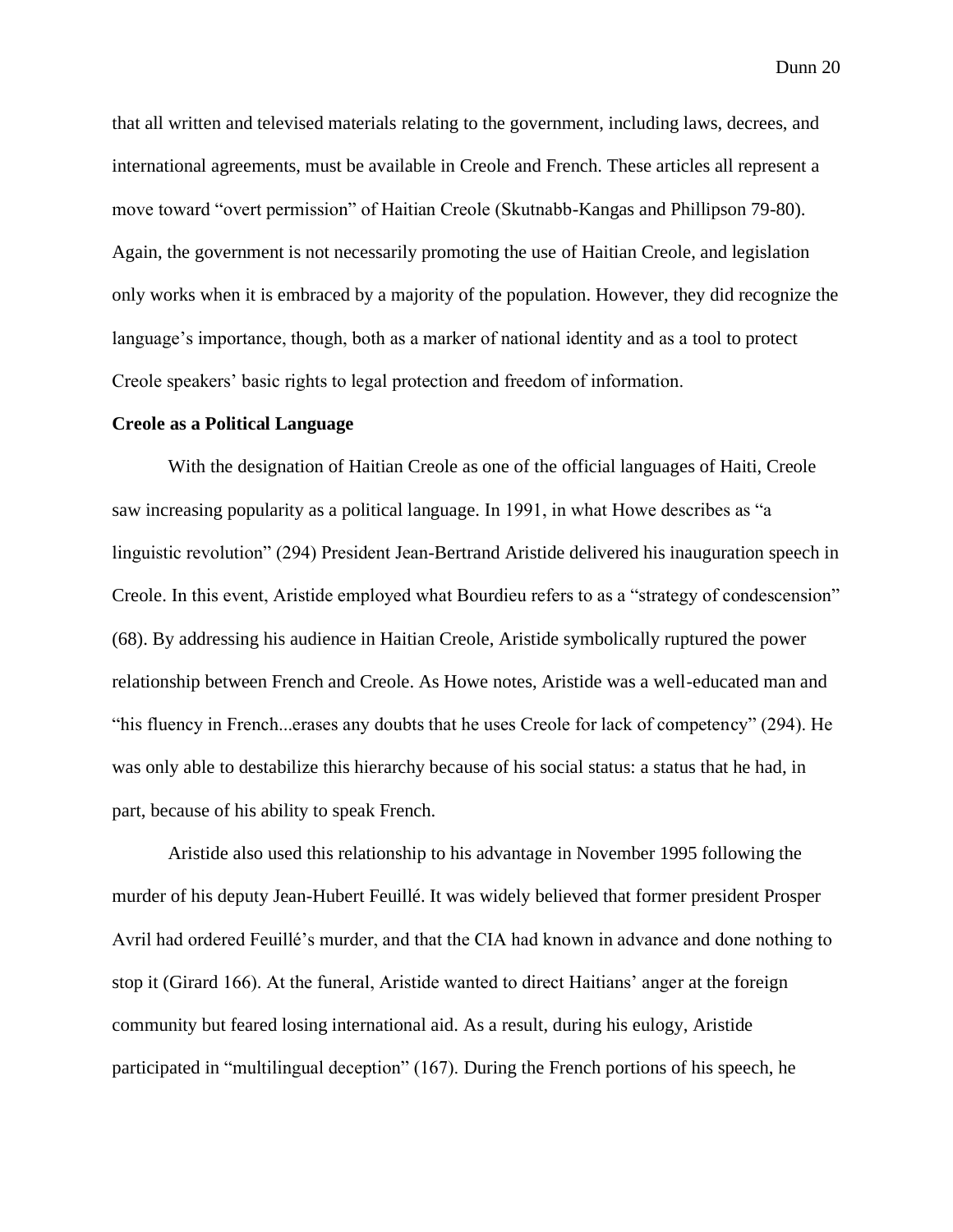maintained a reconciliatory tone, but in the Creole sections, he called upon Haitians to "carry out vigilante operations against the upper class" (167). As none of the members of the international community present at the funeral could understand Creole, they assumed the Creole sections of the eulogy were a direct translation of the French sections. Therefore, we see Aristide use his multilingualism to bring Creole into a formal context and connect with the Haitian majority. His speech had real-world impact, too. In the following months, ten people died as the result of violence and unrest throughout the country.

As Howe states, passing decrees does not bring automatic change (295). Revisions to Haiti's constitution shows efforts by the government to integrate Creole language into official policies, but ultimately, French maintains its privileged position in Haitian society. Aristide's speeches represent an important step toward making politics accessible to the masses, which is a right that is often diminished in minority language contexts. It also demonstrates how one can use multilingualism to create multiple messages in a singular context. Overall, the situation for the majority of Haitians remained unchanged. Language-related legislation is sometimes developed simply for a country to give the appearance of protecting their linguistic minorities (Phillipson et al. 5). As we will see when looking at education reforms in Haiti, legislation changes little without action on the part of those in power.

## **Education Reform Efforts**

To explore how Haiti's education system might be reshaped to sufficiently protect the rights of Creole speakers, it is important to understand past education reforms. In the next section, I will be examining the development, goals, and outcomes of three education projects or reforms that were implemented in Haiti during the twentieth century. In examining these reforms, I consider the following factors: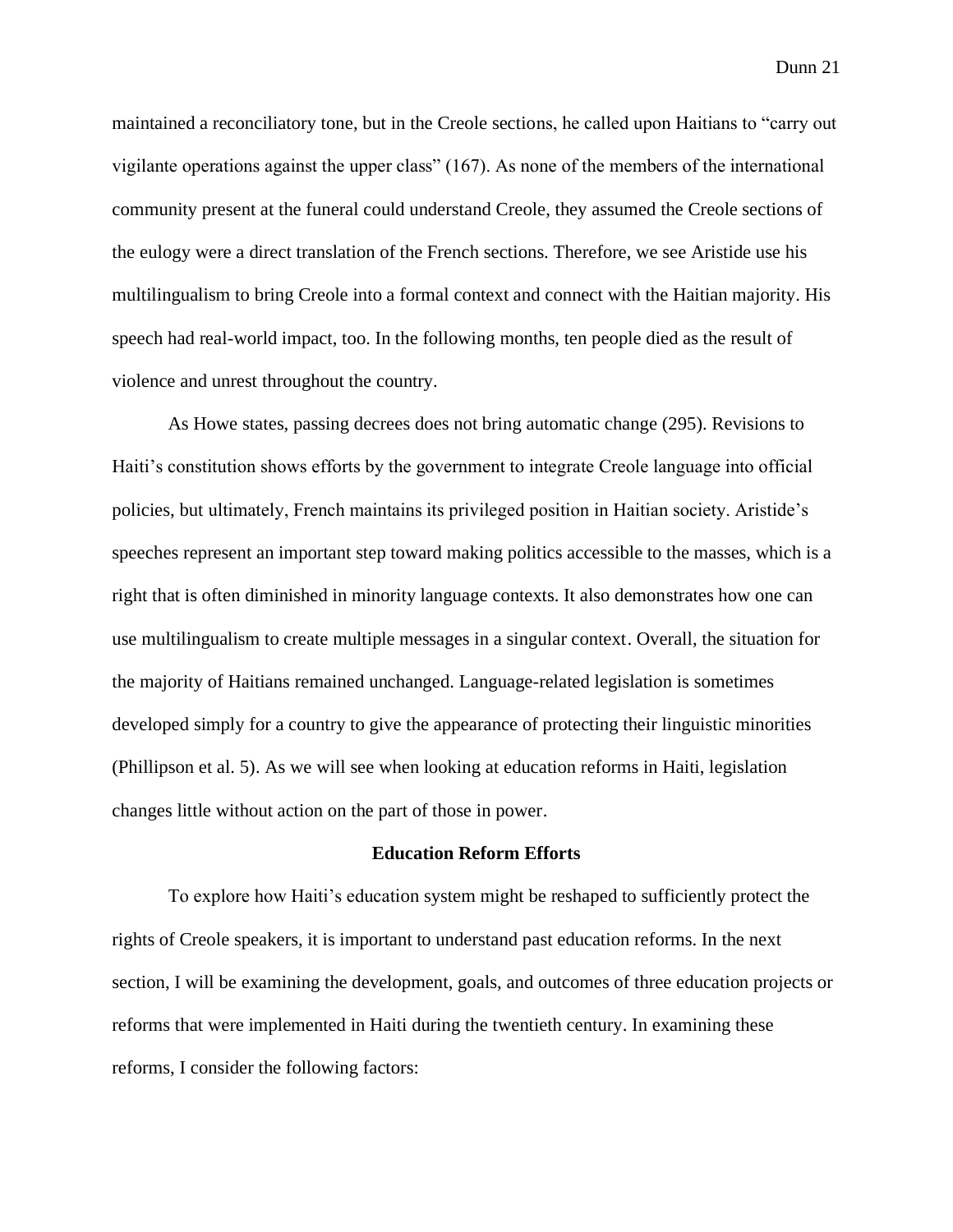- 1. Who was responsible for initiating the reform?
- 2. What did the reform set out to accomplish?
- 3. What was the reform's long-term impact?

4. Did the education reform protect the linguistic rights of Haitian Creole speakers? By placing these reforms within their historical and linguistic context, we can gain an understanding of the specific programs that worked to increase the availability of basic education and Creole-based instruction. Also, by understanding how these reforms might be improved, we can see how education reform could look in twenty-first century Haiti.

#### **Education and the US Occupation**

The US occupation brought the first major education reform to Haiti. Two American men, John Russell and George Freeman, were responsible for managing the reform under Haiti's Department of Agriculture. The reform's priority was to establish vocational programs in Haiti's rural areas. However, even in a country with an illiteracy rate of 95%, the new programs did not focus any attention on basic literacy. Russell even went as far as to suggest that "literacy had little to do with democracy" and removed literacy from the reform's priorities (Angulo 5). Additionally, these programs also existed at the detriment of Haiti's public schools. The US government reduced funding to traditional primary and secondary institutions to channel funds to the vocational programs. The following chart illustrates how the US military allocated educational funds between 1928-1929. Although the Service Technique schools (vocational schools developed by the US) received more funding than Haiti's National School System, only around 10% of eligible students enrolled in the Service Technique Program.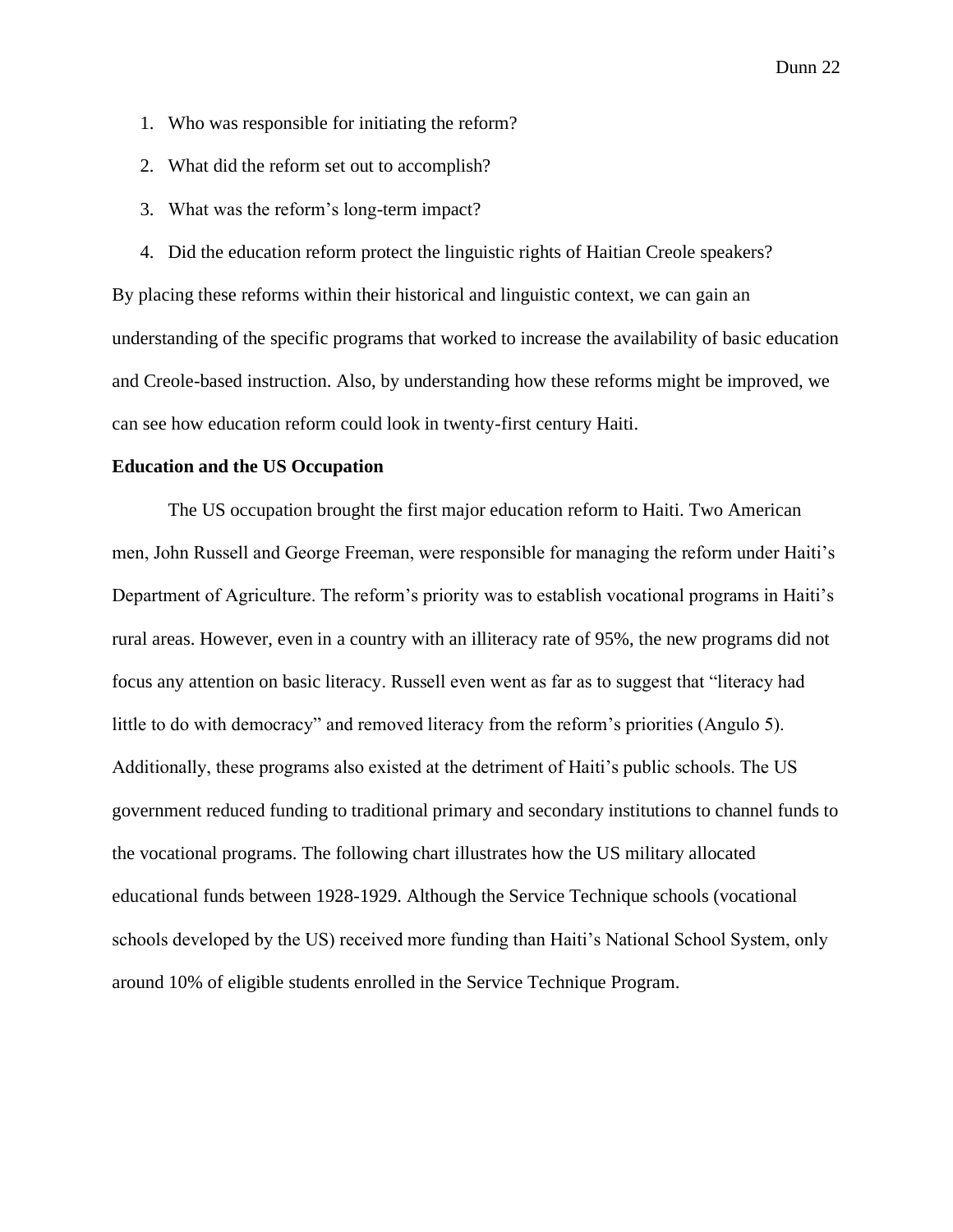

From "Education During the American Occupation of Haiti, 1915-1934" (Angulo 7)

The new schools were not just unpopular; rural Haitians opposed their very existence. Urban schools were exempt from the new vocational curriculum, which "codified the *de facto* social apartheid between *lekòl lavil* (urban schools) and *lekòl andeyò* (rural schools)" (Prou 33). Vocational education absolutely has a place in Haiti's school system and can contribute greatly to Haiti's development. However, the reform failed to address the educational disparities already present in Haiti's public-school system. Let us return to Bourdieu's idea that education acts as a gateway to formal markets. The classical, French-based schools in Haiti's urban areas continued to exist even with the addition of vocational schools. Angulo notes that for many Haitians, these schools represented "pathways to higher learning and social mobility." Even though few Haitians would ever receive this kind of education, "it held an important place in the Haitian conception of education, democracy, and social progress" (7). By rejecting the notion that rural Haitians had the right to access the same curriculum available in Haiti's public schools, the US government further limited their ability to access formal markets outside of agriculture.

**Linguistic human rights during the occupation.** The reform also had little regard for the linguistic human rights of Haitians. As discussed earlier, the leaders of the US occupation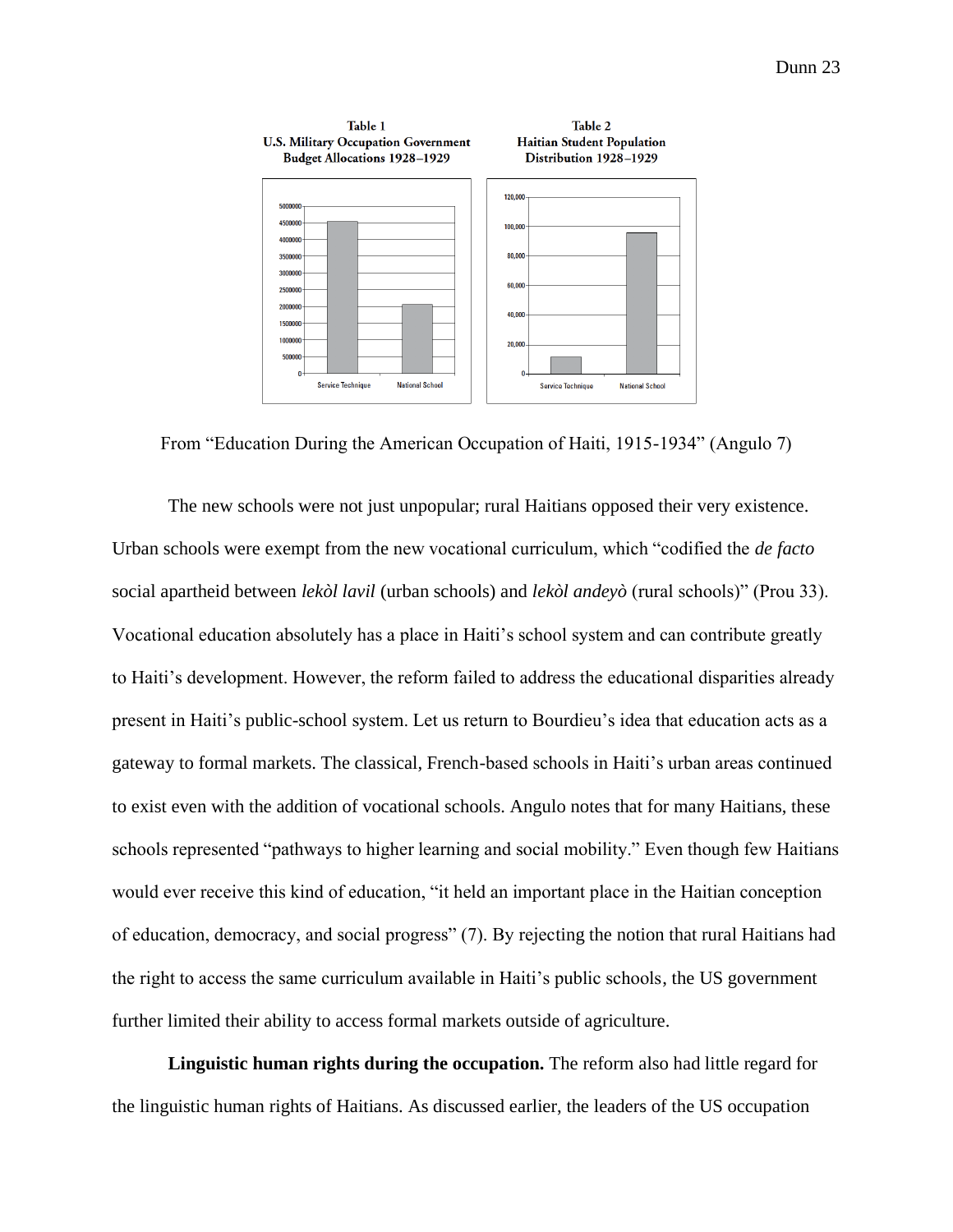designated French as the official language of Haiti. Even with this legislation, language was not a matter of concern in these new vocational schools. Freeman, the man responsible for developing the program's curriculum, was not an educator or a linguist. He was a scientist, and his primary concerns rest with American investments in Haiti's agricultural system (Angulo 5). The British Minister to Haiti noted that many of Freeman's teachers did not know any French and conducted their teaching in English, a language to which few Haitians had ever been exposed (8). The program did not offer any kind of English education, either. Therefore, even if a large percentage of students had enrolled in the vocational program, the language barrier would have greatly impacted their ability to learn.

The occupation also diminished Haitians' ability to educate their own people. One of the causes of rising conflict between Haitians and the American occupiers was the pay difference between National School System and Service Technique teachers. The Haitian educators at the National Schools received a salary of approximately \$4 to \$6 a month. Meanwhile, the American educators at the Service Technique schools received anywhere from \$40 to \$60 a month (Angulo 8). This pay difference provides additional evidence that the US did not desire to reform the Haitian education system. The vocational programs mostly served as a way for the US to take advantage of a marginalized population and extend their economic and cultural influence across all areas of Haiti. Although the use of Creole or French was not outright banned in these programs, the English-based curriculum acted as a covert denial of Haitians' linguistic rights. As a result of all these factors, Haitians rejected the vocational program, and wide scale student protests broke out in October 1929 that contributed to the end of the US occupation.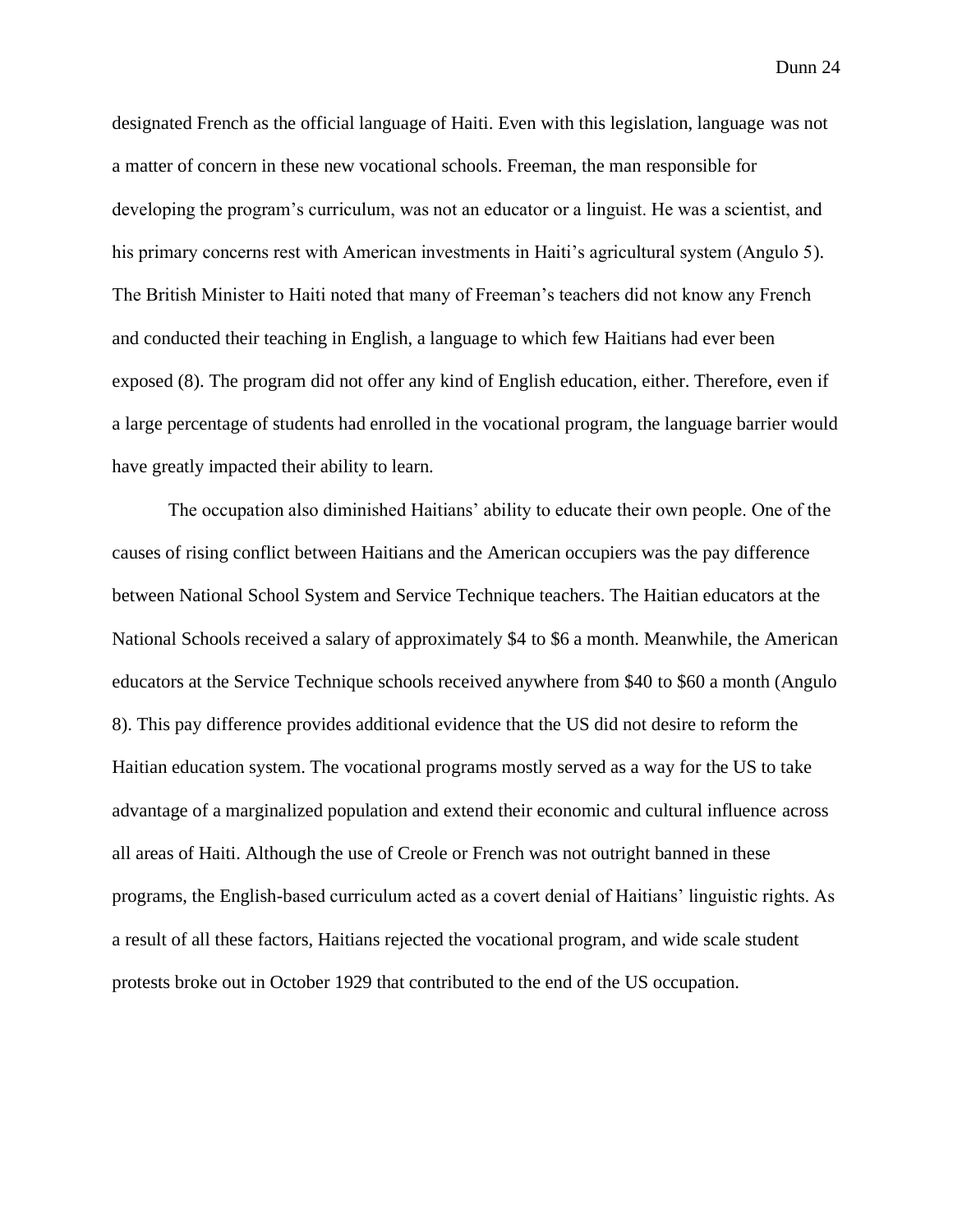## **Haitian Pilot Project**

Ten years after the end of the US occupation, education reform became relevant once again as a response to disease, poverty, and illiteracy present in Haiti's rural areas. Haiti's president Dumarsais Estimé devised the Haitian Pilot Project as one solution to these problems. In 1947, he proposed the project to UNESCO, which was the organization ultimately responsible for developing the logistics of the project. The Haitian government then chose Marbial, a rural community in southern Haiti, as the location for the project's first phase. In addition to primary education, the Haitian Pilot Project included plans for health and agricultural education. It also included increased medical services and the establishment of small industries in the region ("The Re-Birth of a Valley" 2). When beginning the project, UNESCO undertook a survey of the Marbial Valley, asserting that their work "must be based on a thorough knowledge of the physical environment and the people for whom it was destined" (2-3). In doing so, UNESCO hoped the project could become self-sufficient in five years and expand to other parts of the island.

The article produced by UNESCO regarding the project's progress starts with a blanket statement designating Creole as "the language of country peasants" while in urban areas, individuals spoke French with "a pleasant lyrical accent" ("The Re-Birth of a Valley" 2). These statements only consider formal linguistic markets. Although French dominated in government and education, Creole was more widely used in informal markets, even among upper-class Haitians who prefered using French as a symbol of their social status. Additionally, even though this project offered a wider range of programs than those developed during the US occupation, the Pilot Project did not remedy the two-school system that divided urban and rural education.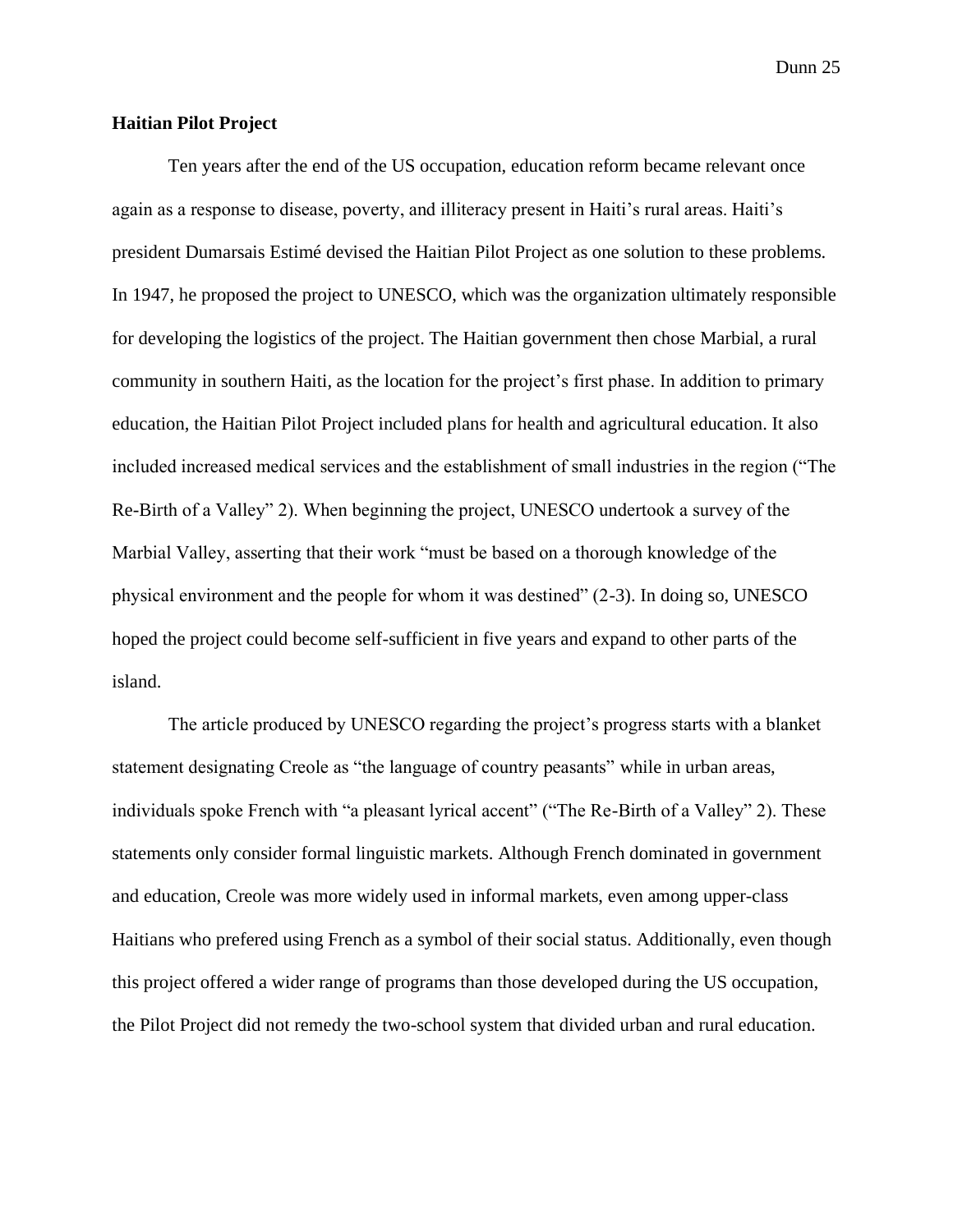The Pilot Project did address a critical need for basic education, particularly for adults. One of the barriers to literacy in Haiti was the lack of available reading materials in Haitian Creole, which was a product of the language not having a codified grammar. With the standard alphabet and grammatical system developed by linguist Robert Hall, the program helped to create Haitian Creole-based educational materials ("The Re-Birth of a Valley" 4). Once literate in Creole, some of the Haitians in the program began to study French (3), which illustrates how first-language education can be used as a foundation for second language learning. We will see a similar practice adopted on a larger scale during the Bernard Reform thirty years later.

In 1949, a report produced by UNESCO recommended the continued use of Haitian Creole in adult education programs (Lindley 91-92). Haiti was never able to fully implement UNESCO's recommendation, though, and the project lost momentum when Estimé was overthrown in 1950. This report shows a shift, at least in the perspective of outsiders, in the belief that French was the only language appropriate for education in Haiti. It also reflected increasingly common theories on how to incorporate minority languages in educational programs. The publication "The Use of Vernacular Languages<sup>1</sup> in Education," produced by UNESCO in 1953, advocates for early education in a child's first language (68). However, this belief is based mostly on practical concerns rather than concerns for one's linguistic human rights. The committee recognized that when an individual is literate in their first language, it is easier for them to become literate in a second language, which ultimately "saves money and effort" (12). However, only incorporating Haitian Creole in basic or early education is not enough to reshape Haiti's education system. Creole can and should be integrated at all levels of

<sup>&</sup>lt;sup>1</sup> The document defines a vernacular language as any "language which is a mother tongue of a group which is socially or politically dominated by another group speaking a different language" (46). According to this definition, Haitian Creole would be considered a vernacular language.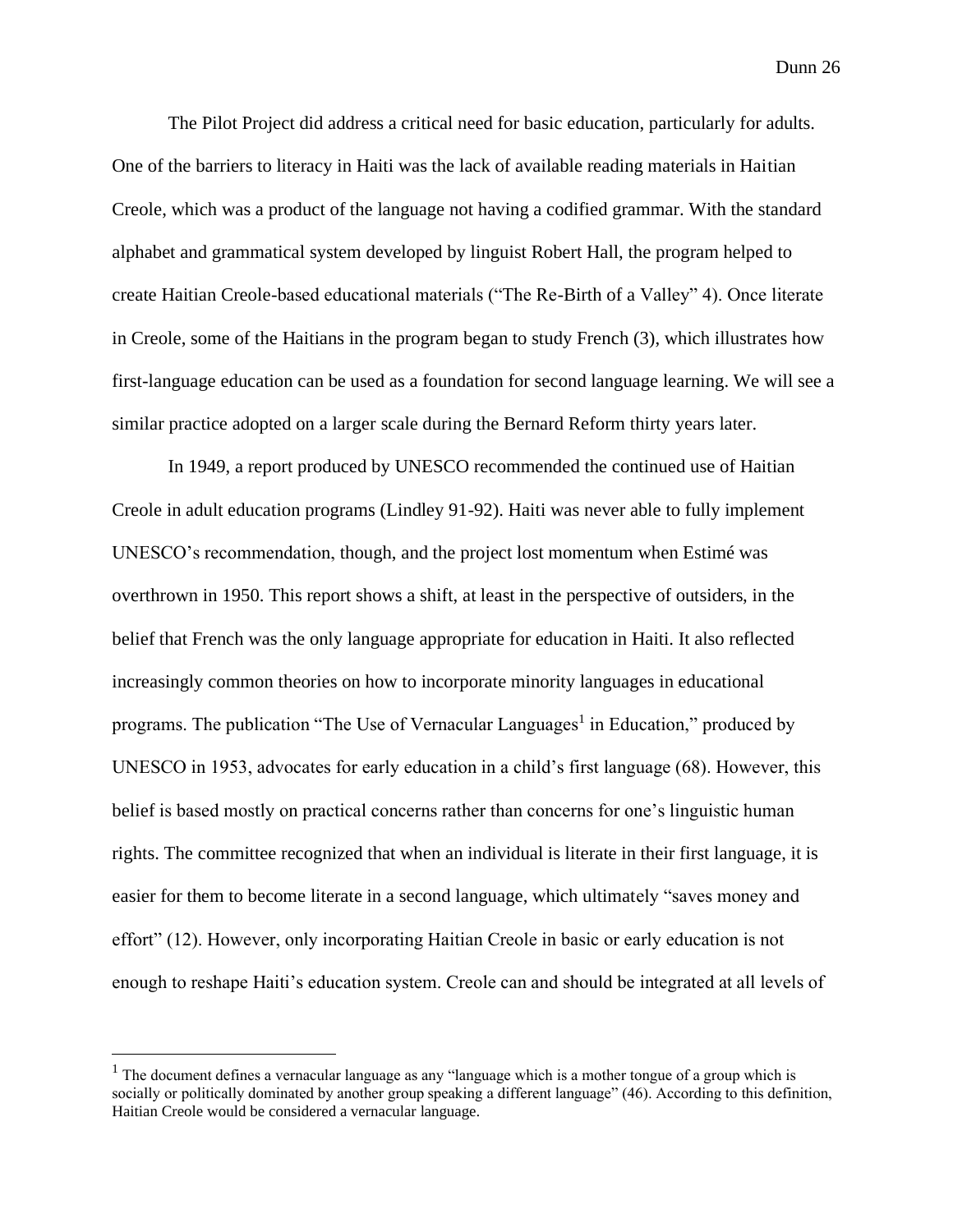education, as it is through this continued education that an additive bilingual environment can be created.

#### **Bernard Reform**

In 1979, the Haitian government attempted to majorly reform Haiti's education system through the Bernard Education Reform. This reform acted as a response to the lack of adequate schools and high rates of failure on the *Baccalauréat* exam (Prou 29), as well as low rates of literacy throughout the country. As seen during the Haitian Pilot Project, Haiti's large rural areas suffered the most from the country's lack of educational resources; despite having 70% of the population at the time of the reform, rural areas had fewer students enrolled than Haiti's urban areas (35). Additionally, much of the education available in the rural areas was still vocationbased, which prevented this population from accessing markets dominated by the French-based public and private institutions in urban areas.

Education reform also worked to the advantage of President Jean-Claude Duvalier, son of François Duvalier, to strengthen Haiti's international positioning. He hoped by reforming Haiti's education system, the country could once again receive the international aid that had been discontinued in an attempt to overthrow his father during the previous decade (Coupeau 98). Education reform would also allow Duvalier to deliver on his campaign promise of "increased national development through basic universal education" (Prou 38). By introducing education reform, Duvalier believed he could maintain absolute power and quell any lingering social unrest.

The reform had five main goals, including the establishment of basic education for all school-age children by 2000, the restructuring of primary and secondary education, and the adaptation of school programs to students' realities as a "catalyst for social and economic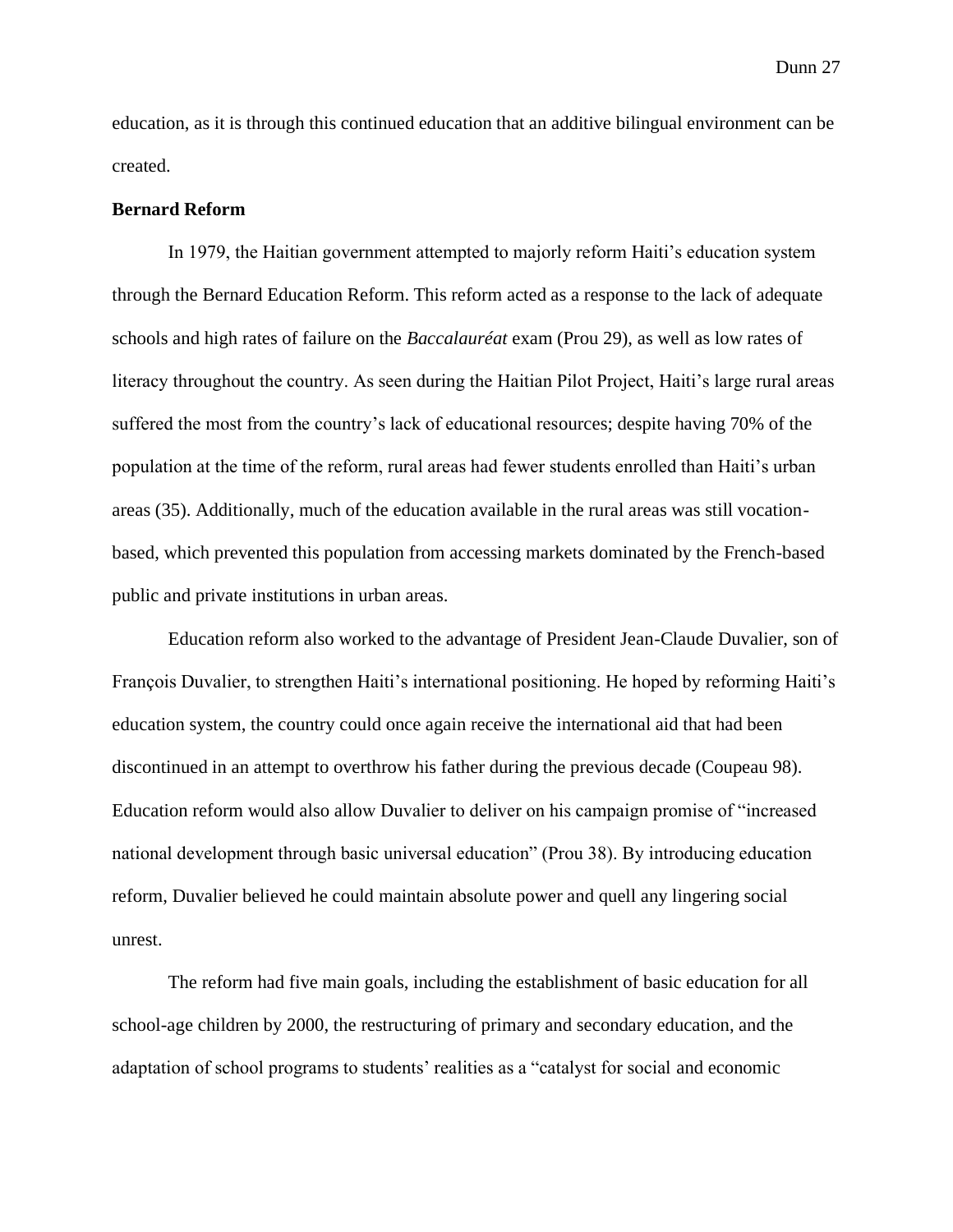development" (Prou 39). The largest element of reform was the introduction of Creole-based instruction in elementary schools. For the first four years of school, students would be taught primarily in Creole. During this time, classes would focus on developing literacy in Creole while introducing French as a subject of study (Hebblethwaite 264, Prou 45). From Year 5 onward, school would continue primarily in French, but theoretically, the foundation in Creole would make the transition smoother.

To begin this reform, the Haitian government created a national pedagogical institute, *L'Institut Pédagogique National* (IPN), in 1972. From 1972 to 1976, IPN introduced a trial elementary program that used Haitian Creole rather than French as the medium of instruction (Prou 38). The IPN also began to revise school curriculum and instruction materials, which included creating textbooks and teaching manuals in Creole (39). Creating these materials included standardizing the language's orthography. From the late 1950s until 1975, Haitian Creole had two primary orthographies: the McConnell-Laubach system, which was based on the International Phonetic Alphabet, and the Faublas-Pressoir system, which was based on French spellings (Lindley 75). The IPN combined these two systems to create a new orthography, and in 1979, this new system was formally adopted by the government. Today, the IPN orthography is still used when producing written materials in Creole (76).

The Haitian government also established a national education department, *Département de l'Éducation Nationale* (DEN), which was tasked with creating a curriculum that could reunify the urban and rural school districts. Education in Haiti's rural areas had remained largely vocation-based since the US occupation. Under the DEN, all Haitian schools, whether public or private, urban or rural, would share a common curriculum in an attempt to reduce enrollment disparities and create greater social mobility. The DEN still recognized the importance of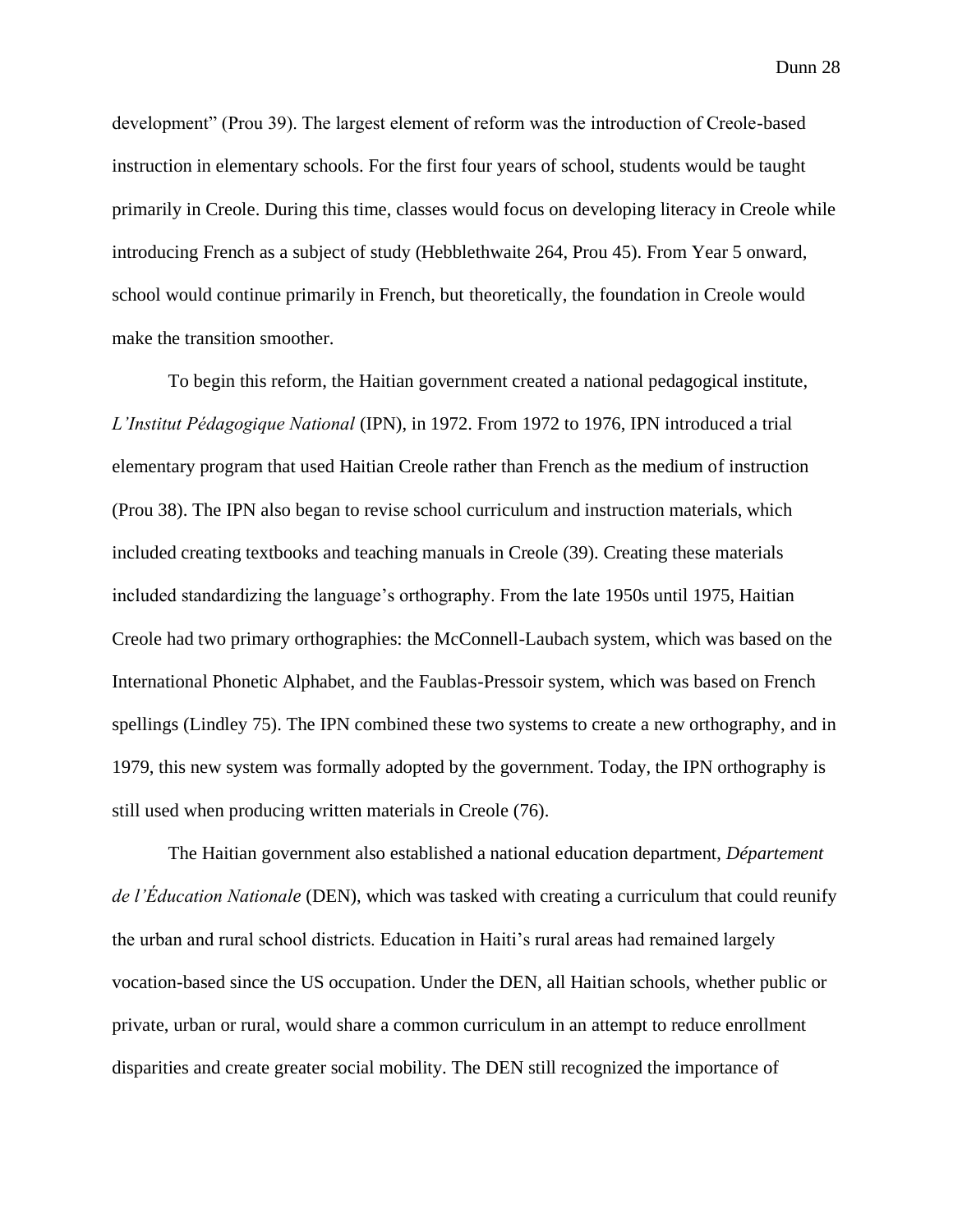vocational education, though, and incorporated a vocational path into secondary education (Year 10, 11, and 12 in the new system). The potential educational paths created by the DEN are illustrated in the chart below:



From "Education for All in Haiti Over the Last 20 Years: Assessment and Perspectives" (Hadjadj 26)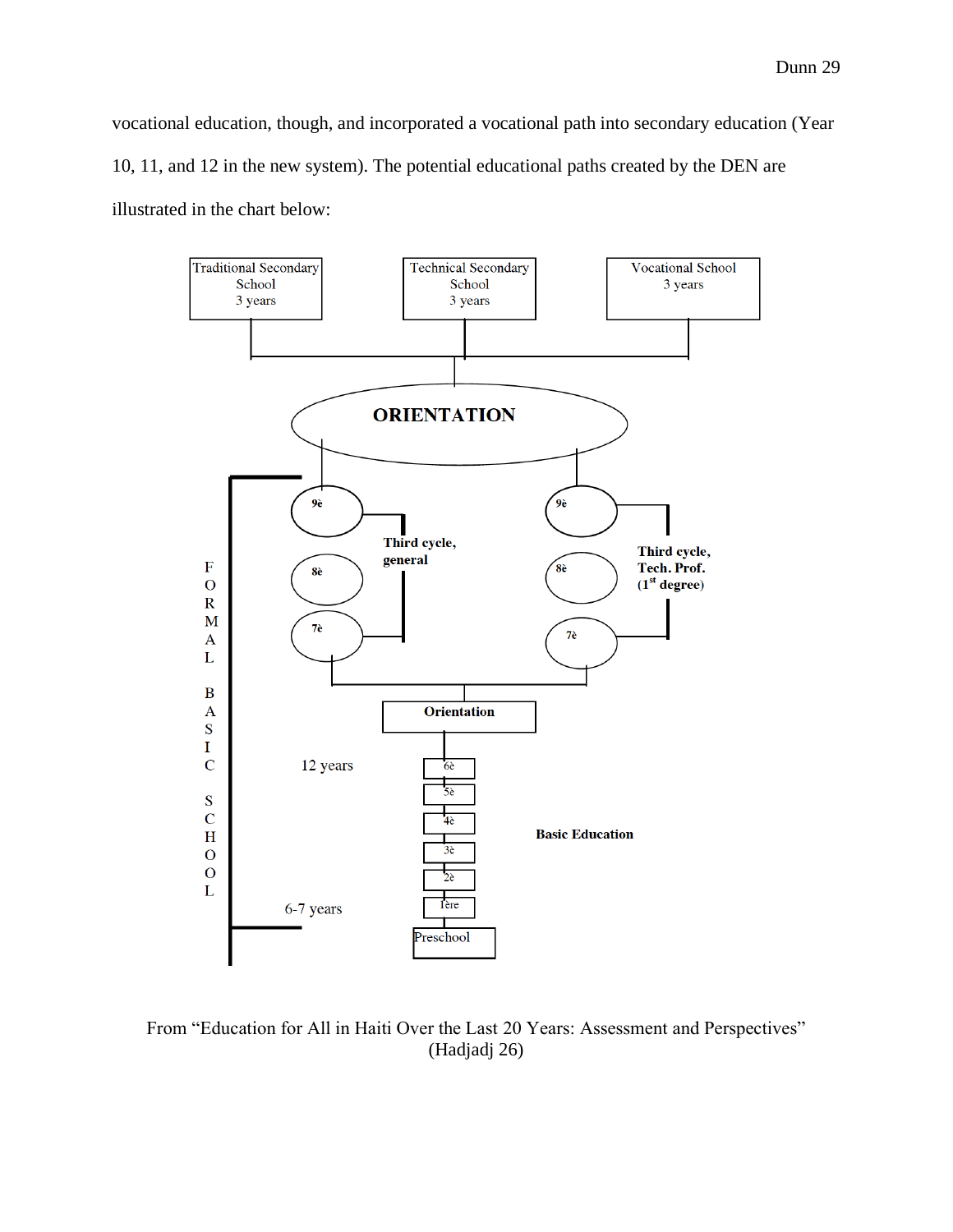The singular primary curriculum allowed for all students to receive the same type of education, regardless of physical location. Following primary education, students could then decide if they wanted to pursue a traditional, French-based education or complete technical or vocational training. Theoretically, this practice would not only open up formal markets previously limited to the urban elite but also ensure that other roles critical for society were filled with trained workers.

**Long-term impact of the Bernard Reform.** Despite the introduction of Creole-based instruction in primary schools, under the Bernard Reform the ultimate goal of education remained the same: developing communicative competence and literacy in French. Beginning in Year 5, education would take place primarily in French with Creole remaining a subject of education. According to Hebblethwaite, by introducing French after several years of Creolebased instruction, supporters of the reform hoped to "better integrate Haitian students with their own culture and history through Creole while also opening perspectives on the outside world through French" (265). This comment reflects the larger perspective on the relationship between majority and minority languages. As different speech communities intersect as a result of global movement and technology, the risk of diminishing necessary linguistic rights also increases. Minority language education may be reduced in favor of education in a major global language. For example, in the last thirty years, there has been an increase in the use of English as a lingua franca (ELF), or English has the language of communication between individuals who do not share a common first language. And while learning these majority languages is valuable, and necessary for some, these programs should not exist at the detriment of the world's minority languages.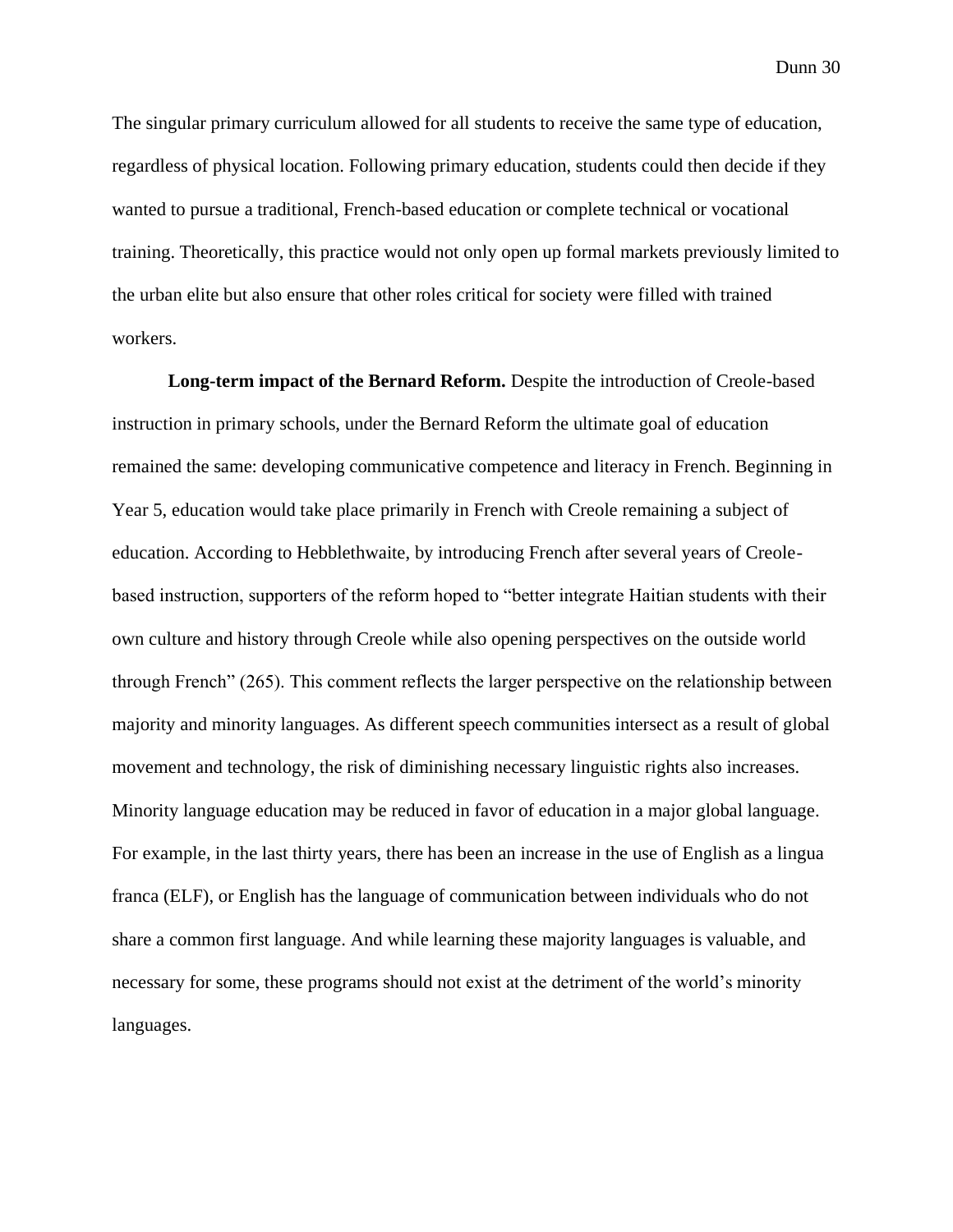We have already established that education in Haiti is a matter of necessary linguistic rights, and part of recognizing this right is developing programs that actively promote the use of the language in contexts historically dominated by the majority language. Linguistic minorities have the right to education in their first language, and if possible, this instruction should continue beyond primary school (Phillipson et. al 2, Skutnabb-Kangas and Phillipson 101-102). Although the Bernard Reform marked an important step toward Creole-based education, it stops short of truly protecting the linguistic human rights of Haitians by maintaining competence in French as the primary goal of Creole-based instruction. With the content created by the IPN and materials produced by Haitian scholars and writers, there are sufficient Creole-based educational materials for the language to be used in secondary and tertiary education (See Hebblethwaite 284-285 for a comprehensive list). As French plays an important role as a part of the national identity of Haitians, it should be taught as a second language, but not used as the primary medium of instruction.

The Bernard Reform also received mixed reception because of the widespread, ingrained attitudes toward French as the language of power. The French-based education system, in place for over a century and a half, was not going to be restructured in a matter of a decade. Educators' attitudes toward Creole-based education impacted student outcomes. Officials reported that when educators had a positive attitude toward Haitian Creole and implemented the measures of the Bernard Reform, their students learned to read and write Creole well. These skills made the transition to French-based education after Year 4 easier. However, if educators did not agree with the reform, their students often did not reach a high level of Creole literacy. Therefore, they struggled in the later years of primary education (Prou 58). Ongoing reform may become easier with time. Theoretically, as larger numbers of Haitians educated in Creole enter the workforce,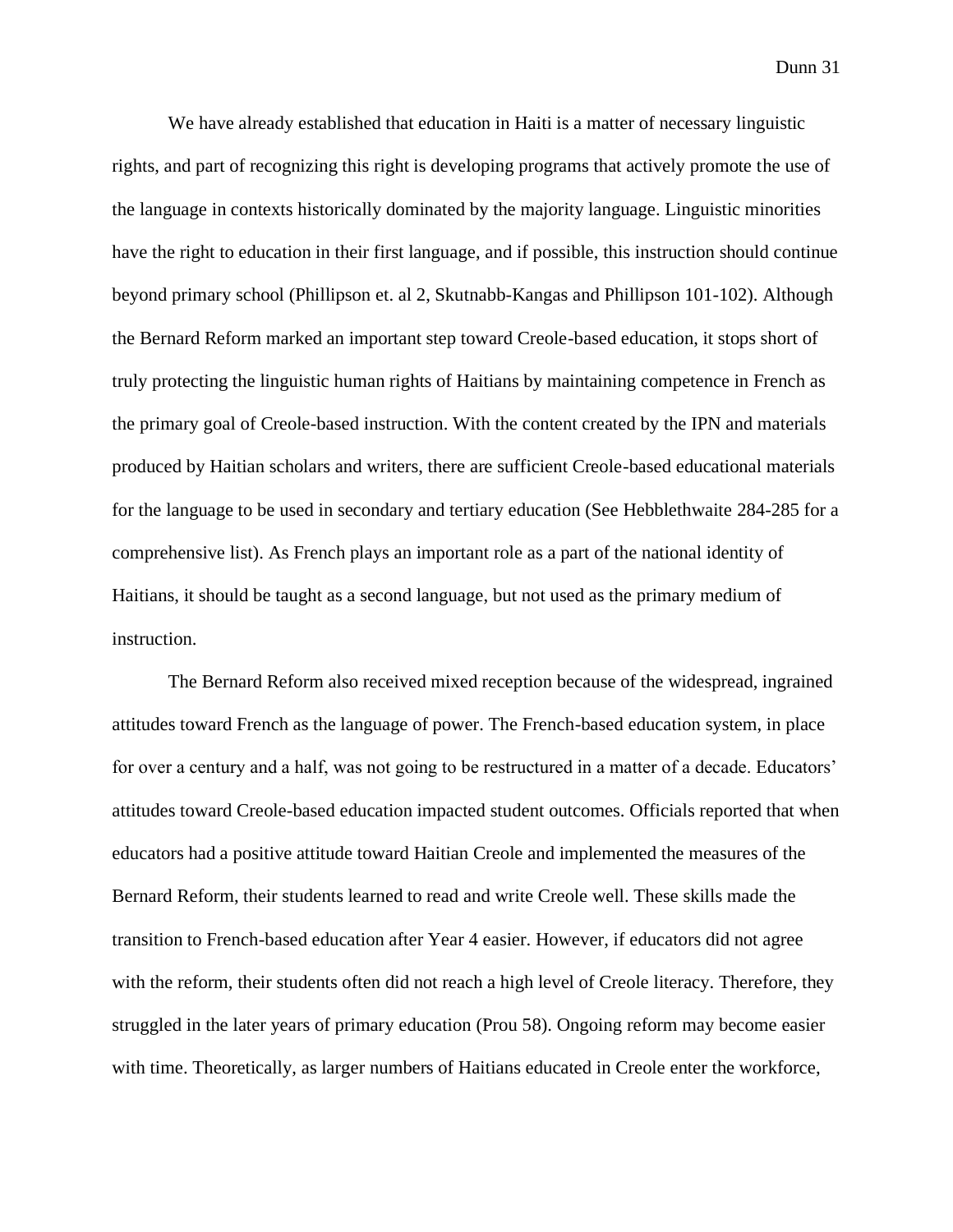the systems of symbolic power in these linguistic markets will also shift. This process may take years, though, and it relies on the education system to adopt Haitian Creole at all levels of schooling.

Another issue the reform sought to address was the high dropout rate among students. By incorporating Creole instruction and literacy in the first four years of education, reformers hoped to increase school retention rates. However, if a student still eventually left school, they would be functionally literate in Creole. The Bernard Reform did not greatly impact these dropout rates. In 1990, over ten years since the start of the reform, only 42.6% of students who entered in Year 1 remained enrolled in school after Year 6 (Hadjadj 20). And even though overall enrollment in primary school increased, this increase in enrollment did not necessarily transfer to the later years of primary education (17). In 1996, students enrolled in Year 1 accounted for over 30% of the students in primary education, while enrollment in Year 6 only accounted for 8% of total enrollment, which is actually a decrease from 12% in 1980 (19). While adopting Haitian Creole at all levels of education would likely improve these dropout rates, it is important to note that retention rates are not just a matter of curriculum or language of instruction. They are also a matter of public health and infrastructure, both of which are continuing challenges in Haiti.

Finally, education reform also depends on stable funding and government support. Like previous reforms, the efforts of the Bernard Reform suffered as the result of government instability. In 1982, three years after the start of the program, the DEN stopped all reform activities as the result of political instability following the fall of President Jean-Claude Duvalier (Prou 51). Although the reform resumed in 1986, the IPN dissolved in 1991 as a result of the coup d'état against President Aristide (40). During the Bernard Reform, Haiti also had thirty-two ministers of education (51). All of these factors made consistent reform difficult and created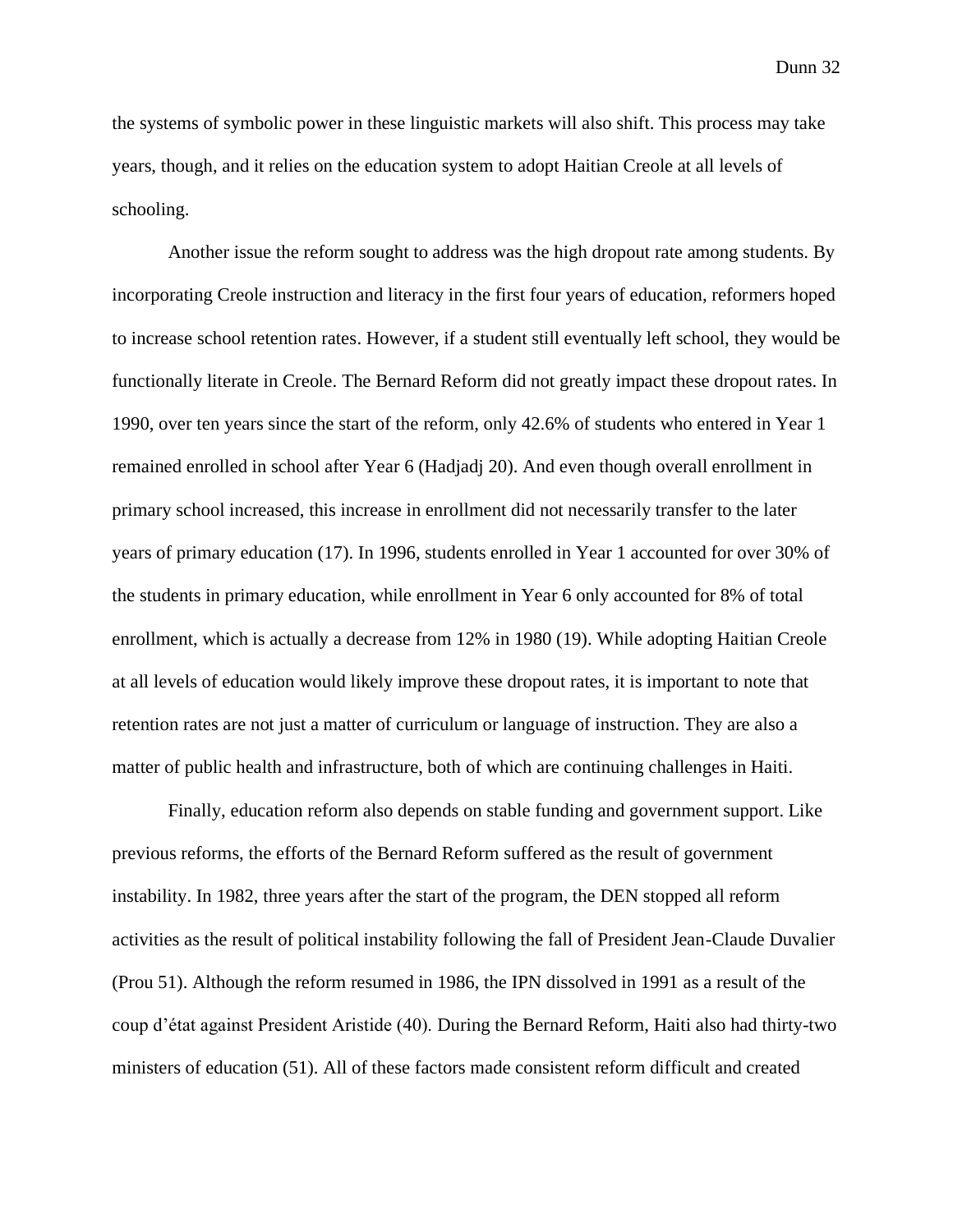space for the private schools in Haiti's urban areas to reject the new curriculum. These private institutions continued to offer French-based education that would prepare students to eventually complete their studies abroad, which further reinforced the idea that Creole-based institutions could not compete on the global market. The Bernard Reform, while symbolically important for Haiti, was not supported long enough to create lasting protections for speakers of Haitian Creole.

## **Challenges towards Continuing Reform**

In the twenty-first century, the impact of the Bernard Reform is scattered. In subsequent reform efforts, the focus seems to have shifted away from language and toward other concerns. For example, in a 2009 report produced by the Haitian Institute of Statistics and Informatics (IHSI) on Haiti's progress toward the Millennium Development Goals on education, the only mention of language is a short line stating that the Bernard Reform established Creole as the language of instruction (24). Other education reforms mentioned in the report, such as one in 1997 and one in 2008, focused on increasing access to education and training teachers (24-25). While these are necessary changes, language is inextricably linked to all areas of education. The ability to increase education access and train teachers comes from incorporating Haitian Creole at all levels of education.

It is now important to address some of the practical challenges toward continuing reform. Education in Haiti has undergone many changes since colonial rule, but there are ways in which the current system reflects the absence of radical reform. Education reform is a costly and daunting task, and it requires public health resources, solid infrastructure, and sustained economic development over time. Increased education and literacy for all ages will positively impact these areas, but additional work is needed for reforms to take root and exist over longer periods of time.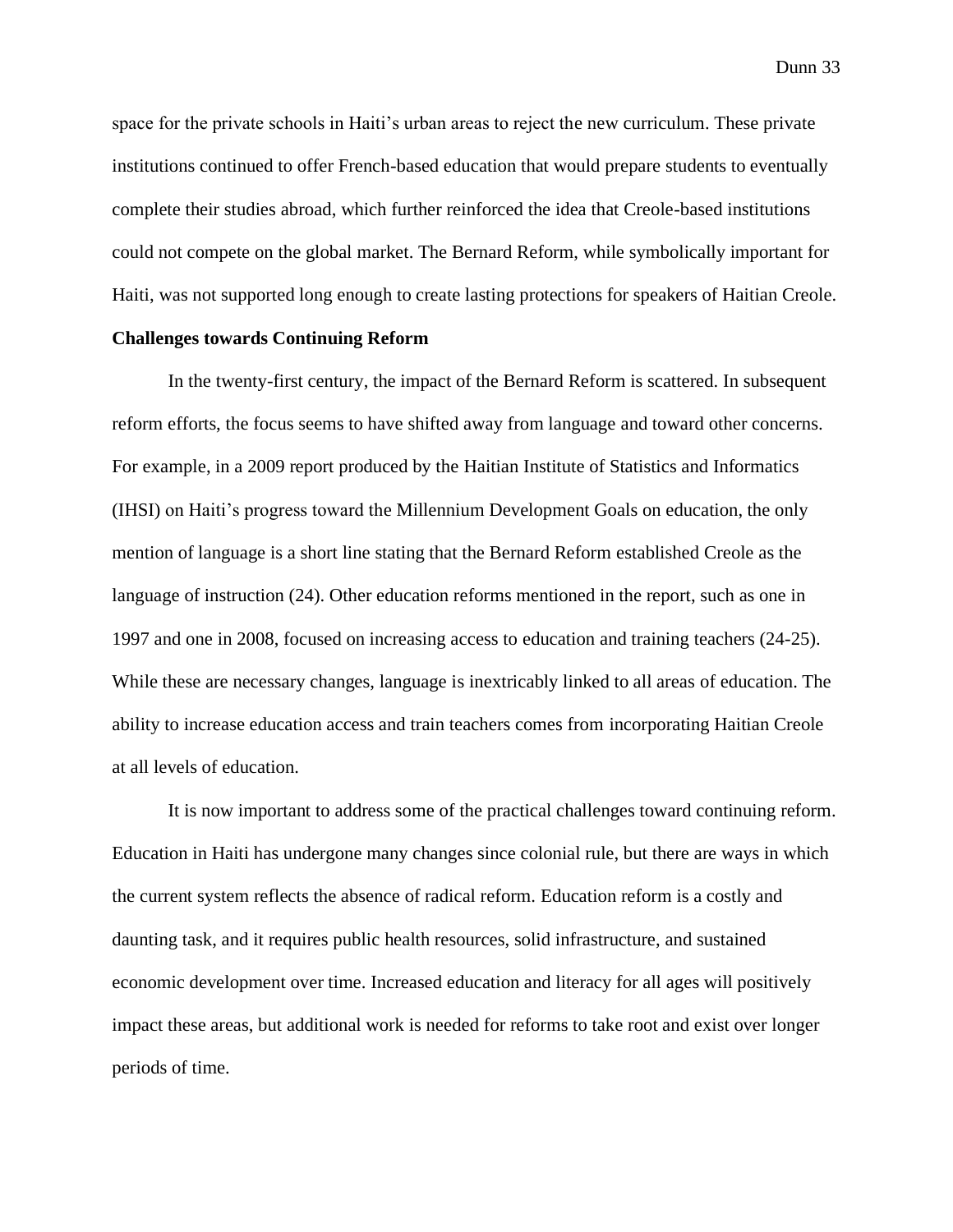One challenge is related to political instability. As shown in the Bernard Reform, longterm changes are not possible without a stable political system. In the twenty-first century, Haiti has seen a coup d'état and arrests of several high-level political officials. In the last year and a half, there has been widespread violence and protests following allegations that President Jovenel Moïse had misappropriated two billion USD from an oil deal with Venezuela (Cossin). Between September and November 2019, the violence became so bad that the country's public services, businesses, and schools closed down (House Committee on Foreign Affairs). Additionally, Haiti has consistently ranked as one of the most politically corrupt countries in the world. According to Transparency International, in 2019 Haiti ranked 168 out of 180 on the Corruption Perceptions Index. As such, education reform, or even the development of a stable education system, has been nearly impossible in the last few years.

Another challenge comes from the aftermath of the 2010 earthquake. The 7.0-magnitude earthquake, which occurred on January 12, 2010, killed 250,000 people and displaced one million more. Ten years later, the country continues to suffer economically and structurally. Although international aid organizations pledged money to help rebuild Haiti following the earthquake, in 2012, 500,000 Haitians were still living in "temporary" shelters outside of Portau-Prince (Kahn and Pierre). A cholera outbreak and food shortages following the earthquake also negatively impacted public health. Ultimately, education in any form cannot exist if Haitians are not able to meet their basic needs.

A final challenge relates to the many international aid efforts, which, though wellintentioned, stem from a colonial mindset. Girard argues that the steady flow of foreign aid has convinced too many Haitians that "outsiders will be the ones in charge of Haiti's recovery" (11). The Haitian Pilot Project and the education reform during the US occupation were spearheaded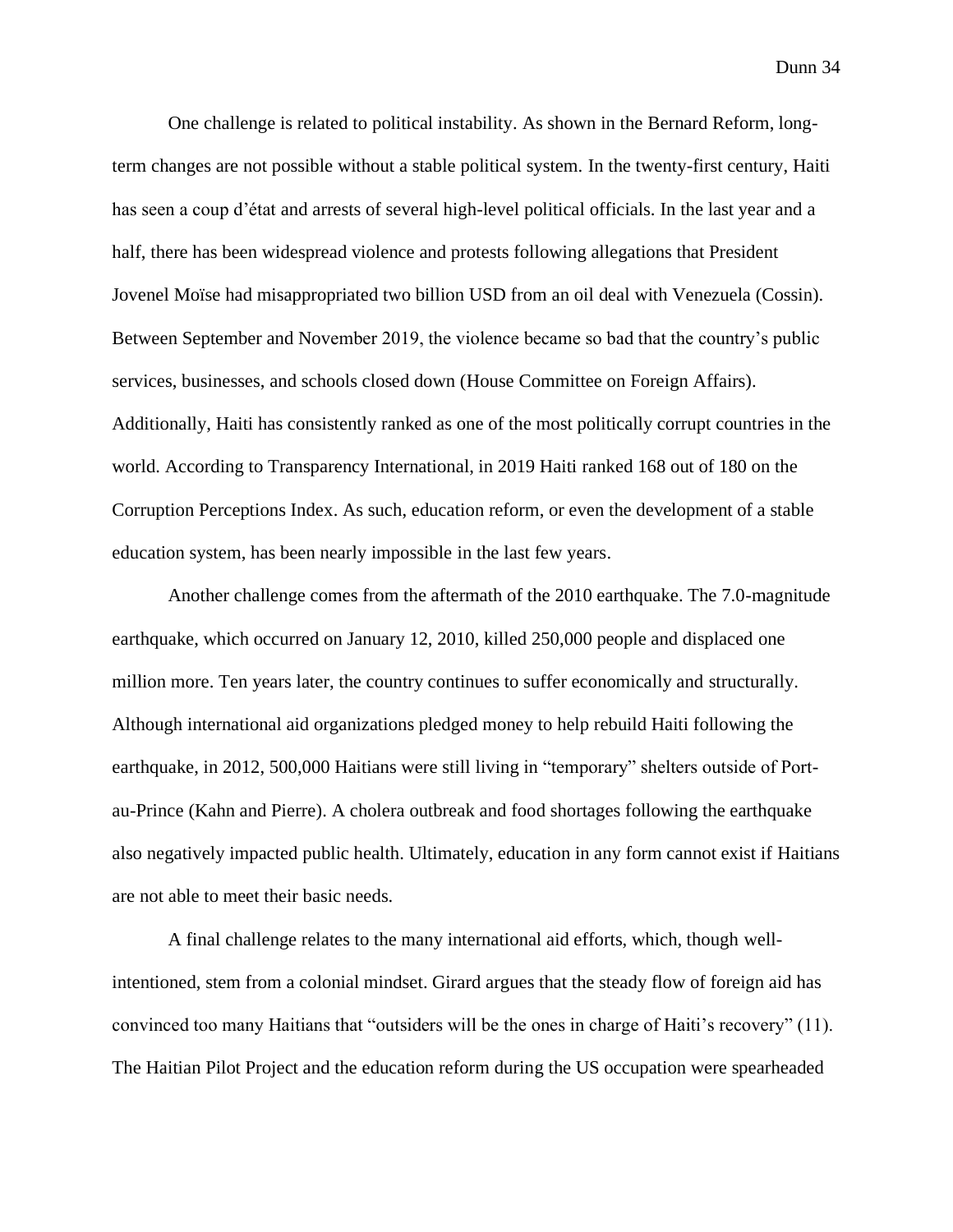by UNESCO and the United States, respectively. While these reforms addressed needs in terms of general education, they had little respect for the linguistic human rights of Haitians. The Bernard Reform, while conducted by the Haitian government, also suffered as a result of mistrust stemming from these previous reform efforts. Many lower-income Haitians feared that policymakers did not have their best interest at heart, which made implementing the linguistic measures of the reform challenging (Prou 58). While international aid can be helpful, and at times necessary, this funding should act as an investment rather than a pass to interfere with existing systems. Haitians understand their country's needs the best, and with international investment, they have the opportunity to rethink the education system in a way that respects linguistic human rights.

## **Conclusion**

I will be ending with three additional areas I would like to explore in my future research on this topic. First, I want to examine education systems and reforms in other Caribbean countries. This language situation is not unique to Haiti; other Caribbean countries, including Jamaica, Bonaire, and Curaçao, have had to negotiate education systems that incorporate a creole language and a former colonial language. By seeing how these countries understand the rights their minority language users. I could see how effective language planning in Haiti might look. I would also like to conduct interviews with individuals who completed school in the Haitian education system. In doing so, I could gain a better understanding of the linguistic situation at specific educational institutions and see how reforms have impacted rural, urban, public, and private schools in different ways. Finally, I want to engage with texts that demonstrate language use in Haiti in informal market such as the home, as so much of my project now focuses on formal markets.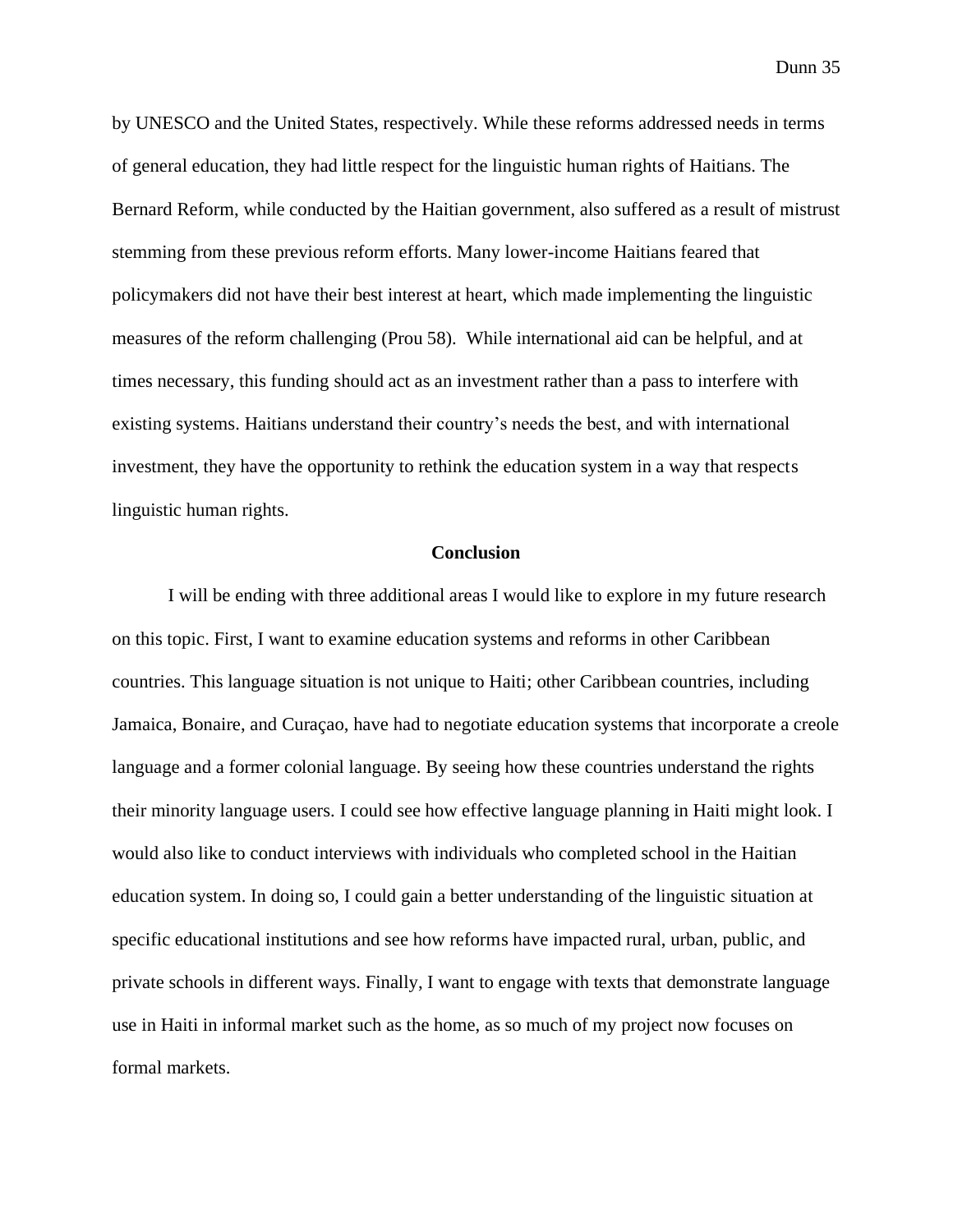Education in Haiti is a complicated issue: one that is deeply connected to the country's colonial history and the relationship between language and power. As my analysis has examined, language-related legislation and education reform show a positive trend toward recognizing the linguistic human rights of Haitian Creole speakers. However, more work is needed to be done to make universal education, a goal first laid out in the 1805 Constitution, a reality for all Haitians. Any education reform must exist alongside efforts to reduce the widespread poverty and hunger present in the country. Additional steps toward creating an equitable education system might include the development of public-school infrastructure, the creation of Creole-based curriculum, and the establishment of additional teacher training programs. While French plays an important role in Haiti's history and should continue to be taught as a second language, it is Haitian Creole that should provide the majority of instruction as this is the language that best represents Haiti's linguistic reality.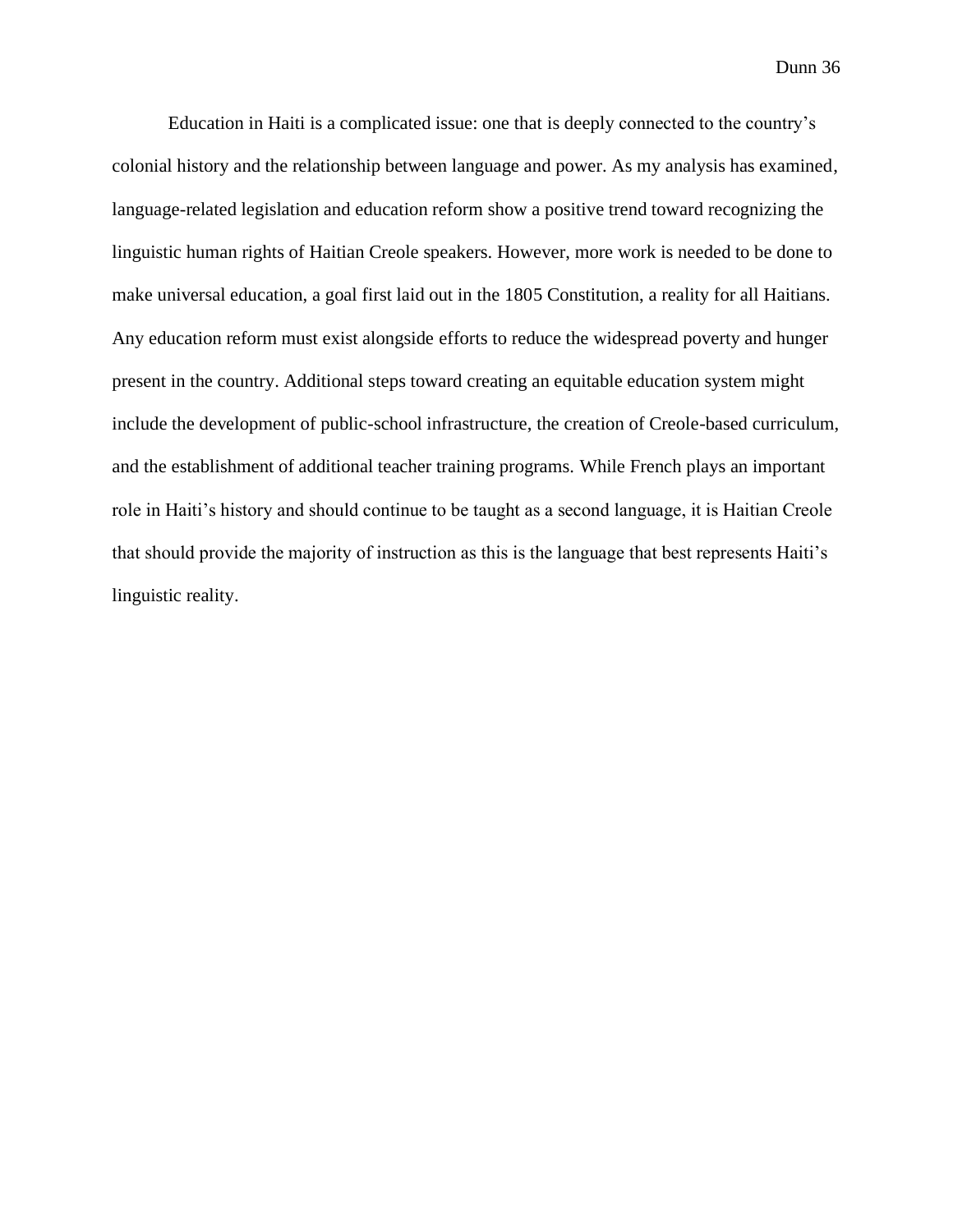#### Works Cited

- *1987 Constitution of the Republic of Haiti*. Art. 5. [www.constituteproject.org/c](http://www.constituteproject.org/)onstitution/ Haiti\_2012.pdf?lang=en.
- *1987 Constitution of the Republic of Haiti*. Art. 24, Sec. 3. [www.constituteproject.](http://www.constituteproject/)org/ constitution/Haiti\_2012.pdf?lang=en.
- Alobwede d'Epie, Charles. "Banning Pidgin English in Cameroon?" *World Englishes: A Resource Book for Students*, edited by Jennifer Jenkins, 2nd ed., Routledge, 2009, pp. 176-183.
- Angulo, A. J. "Education during the American Occupation of Haiti: 1915 1934." *Historical Studies in Education*, vol. 22, no. 2, 2010, pp. 1–17. *Directory of Open Access Journals,* historicalstudiesineducation.ca/index.php/edu\_hse-rhe/article/view/2357.
- Bourdieu, Pierre. "Price Formation and the Anticipation of Profits." *Language and Symbolic Power*, edited by John B. Thompson. Translated by Gino Raymond and Matthew Adamson, Harvard University Press, 1991, pp. 59-95.
- Bourdieu, Pierre. "The Production and Reproduction of Legitimate Language." *Language and Symbolic Power*, edited by John B. Thompson. Translated by Gino Raymond and Matthew Adamson, Harvard University Press, 1991, pp. 23-58.

*Constitution du 19 juin 1918*. Art. 24. [mjp.univ-perp.fr/constit/ht1918.htm.](https://mjp.univ-perp.fr/constit/ht1918.htm)

*Constitution of Haiti 1964*. Ch IV, Art. 35. ufdc.ufl.edu/AA00000622/00001/1j?search=creole.

Cossin, Joshua. "Understanding the Turmoil in Haiti." *Jurist*, 15 Nov. 2019, www.jurist.org/

news/2019/11/understanding-the-turmoil-in-haiti/.

Coupeau, Steeve. *The History of Haiti*. Greenwood Press, 2008.

"Education in a Multilingual World." United Nations Educational, Scientific, and Cultural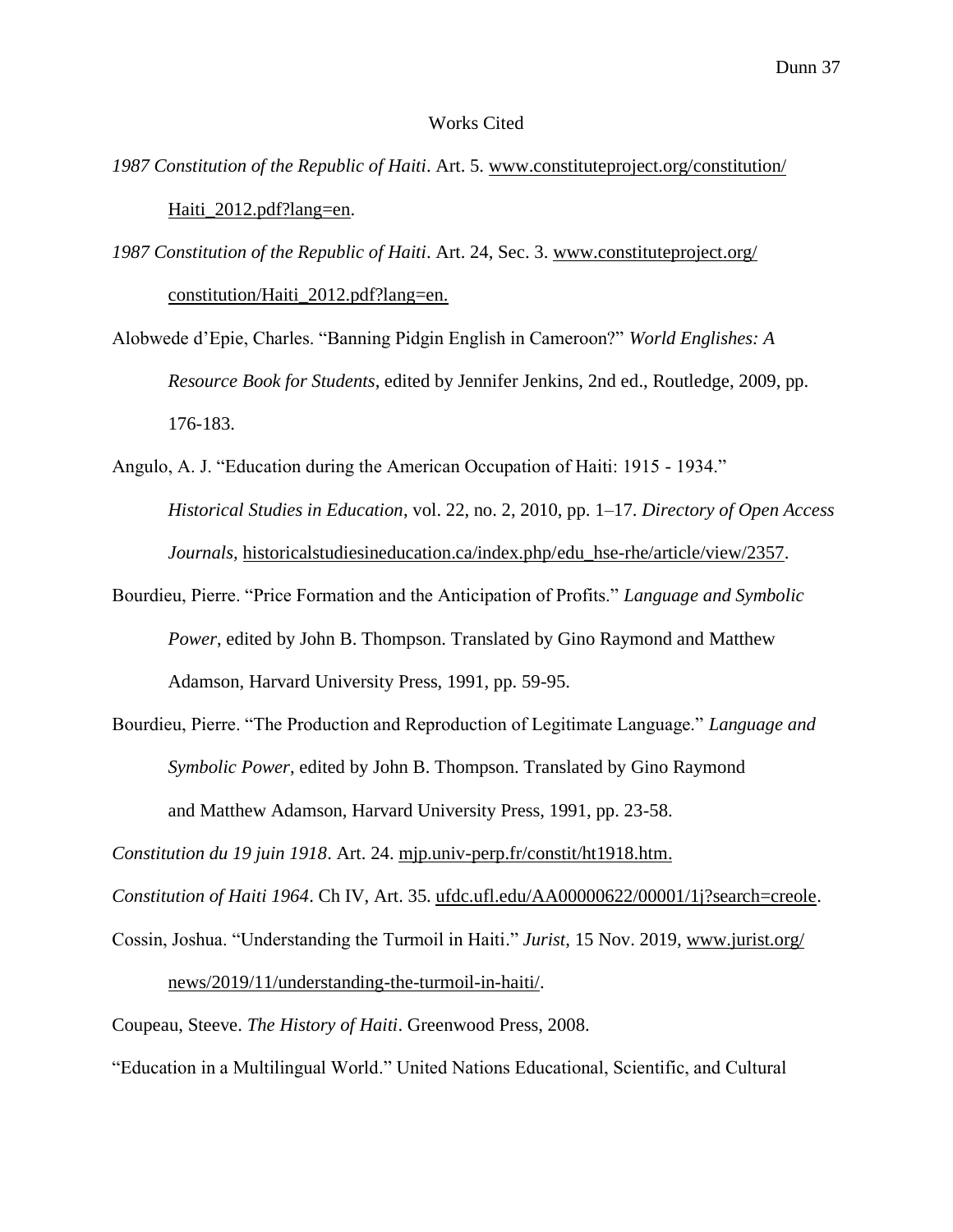Organization, 2003. [unesdoc.unesco.org/ark:/48223/pf0000129728.](https://unesdoc.unesco.org/ark:/48223/pf0000129728)

- Girard, Philippe. *Paradise Lost: Haiti's Tumultuous Journey from Pearl of the Caribbean to Third World Hotspot.* Palgrave Macmillan, 2005.
- Hadjadj, Bernard. "Education for All in Haiti Over the Last 20 Years: Assessment and Perspectives." *Education for All in the Caribbean: Assessment 2000 Monograph Series*, edited by Lynda Quamina-Aiyejina, 2000, pp. 1-56. *UNESCO Digital Library,* [unesdoc.unesco.org/ark:/48223/pf0000136393.](https://unesdoc.unesco.org/ark:/48223/pf0000136393)

"Haiti." *Transparcny International*, 2019, https://www.transparency.org/country/HTI.

Hebblethwaite, Benjamin. "French and Underdevelopment, Haitian Creole and Development: Educational Language Policy Problems and Solutions in Haiti." *Journal of Pidgin and Creole Languages*, vol. 27, no. 2, 2012, pp. 255-302*. ProQuest*, [pearl.stkate.edu/](http://pearl.stkate.edu/) login?url[=https://search.proquest.com/docview/1315888676?accountid=26879.](https://search.proquest.com/docview/1315888676?accountid=26879)

Holm, John A. *An Introduction to Pidgin and Creoles.* Cambridge University Press, 2000.

- Holmes, Janet and Nick Wilson. An Introduction to Sociolinguistics. 5<sup>th</sup> edition, Routledge, 2017.
- Howe, Kate. "Haitian Creole as the Official Language of Education and the Media." *Atlantic Meets Pacific: A Global View of Pidginization and Creolization*, edited by Francis Byrne, and John Holm, John Benjamins Publishing Company, 1992, pp. 291-298. *ProQuest Ebook Central*, doi:10.1075.

Jenkins, Jennifer. *World Englishes: A Resource Book for Students*. 2nd ed., Routledge, 2009.

Kahn, Carrie and Jeffrey Pierre. "A 'Lost Decade': Haiti Still Struggles to Recover 10 Years After Massive Earthquake." *NPR,* 12 Jan. 2020, www.npr.org/2020/01/12/794298546/alost-decade-haiti-still-struggles-to-recover-10-years-after-massive-earthquake.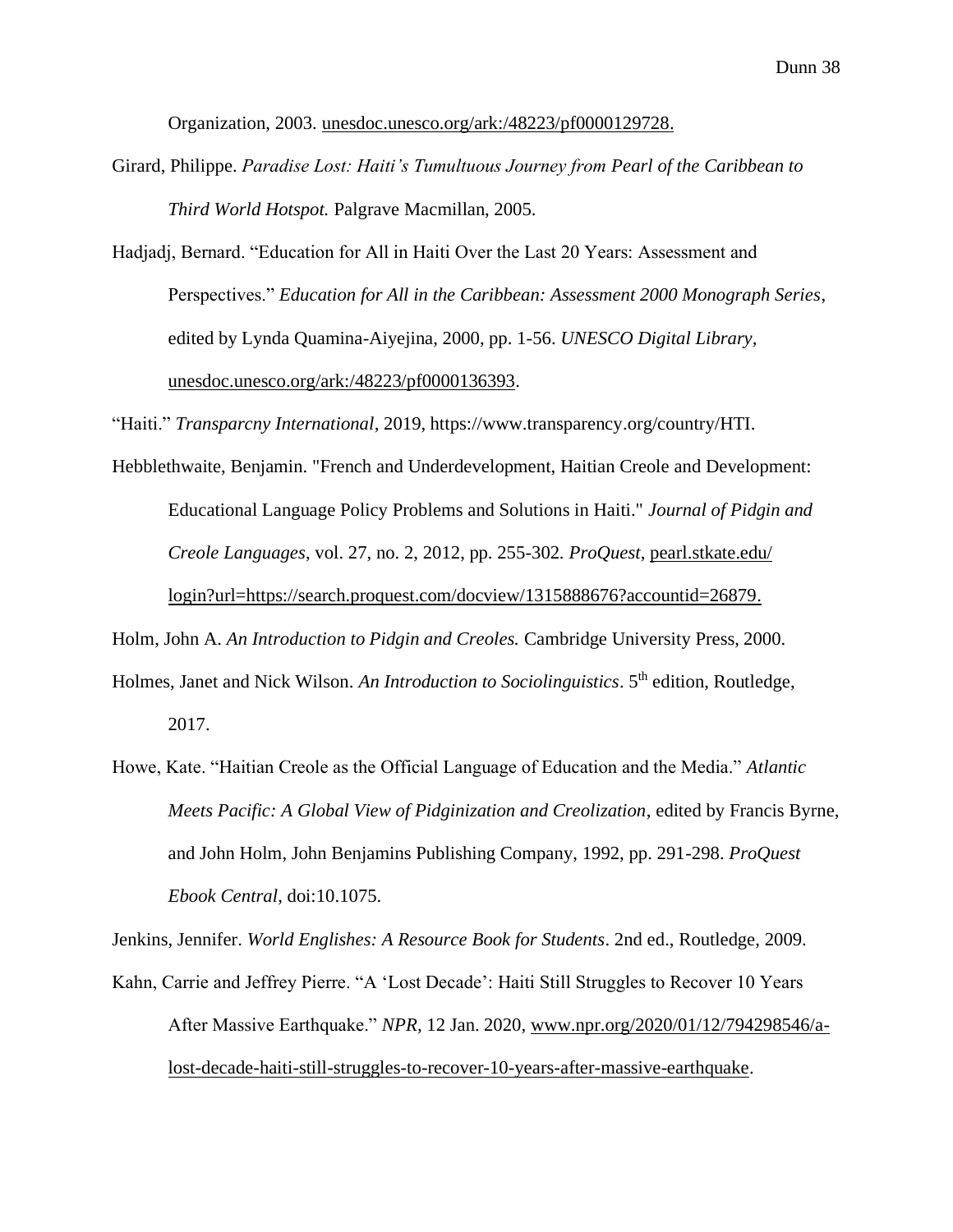Lindley, Keith W. *Language Policies in the Transnational Haiti*, University of Florida, 2002*,* PhD Dissertation*. ProQuest*, [pearl.stkate.edu/login?url=https://search.proquest.com/](http://pearl.stkate.edu/login?url=https://search.proquest.com/) docview/275862181?accountid=26879.

McWhorter, John H. *Linguistic Simplicity and Complexity: Why Do Languages Undress?*, De Gruyter, Inc., 2011. *ProQuest Ebook Central*, doi:10.1515/9781934078402 ebookcentral.proquest.com/lib/stkate-ebooks/detail.action?docID=736992.

- "Objectifs du Millenaire pour Le Développement: État, Tendances et Perspectives" Haitian Institute of Statistics and Informatics, 2009. www.ht.undp.org/content/haiti/fr/home/ library/mdg/ihsi-2009-document-analyse-omd.html.
- Phillipson, Robert, et al. "Introduction" *Linguistic Human Rights: Overcoming Linguistic Discrimination*, edited by Tove Skutnabb-Kangas and Robert Phillipson, De Gruyter, Inc., 1995, pp. 1-22. *ProQuest Ebook Central*, doi:10/1515/9783110866391.1.
- Prou, Marc. "Attempts at Reforming Haiti's Education System: The Challenges of Mending the Tapestry, 1979-2004." *The Journal of Haitian Studies*, vol. 15, no. 1 & 2, 2009, pp. 29-69.
- Salmi, J. "Equity and Quality in Private Education: The Haitian Paradox." *Compare*, vol. 30, no. 2, 2000, pp. 163-178*. ProQuest*, pearl.stkate.edu/login?url=https://search.proquest.com/ docview/206751527?accountid=26879.

"The Rebirth of a Valley" *UNESCO Courier,* vol. II, no. 5, 1949, pp. 1-4, 8. *UNESCO Digital* 

Skutnabb-Kangas, Tove, and Robert Phillipson. "Linguistic Human Rights, Past and Present." *Linguistic Human Rights: Overcoming Linguistic Discrimination*, edited by Tove Skutnabb-Kangas and Robert Phillipson, De Gruyter, Inc., 1995, pp. 71-110. *ProQuest Ebook Central*, doi:10.1515/9783110866391.71.